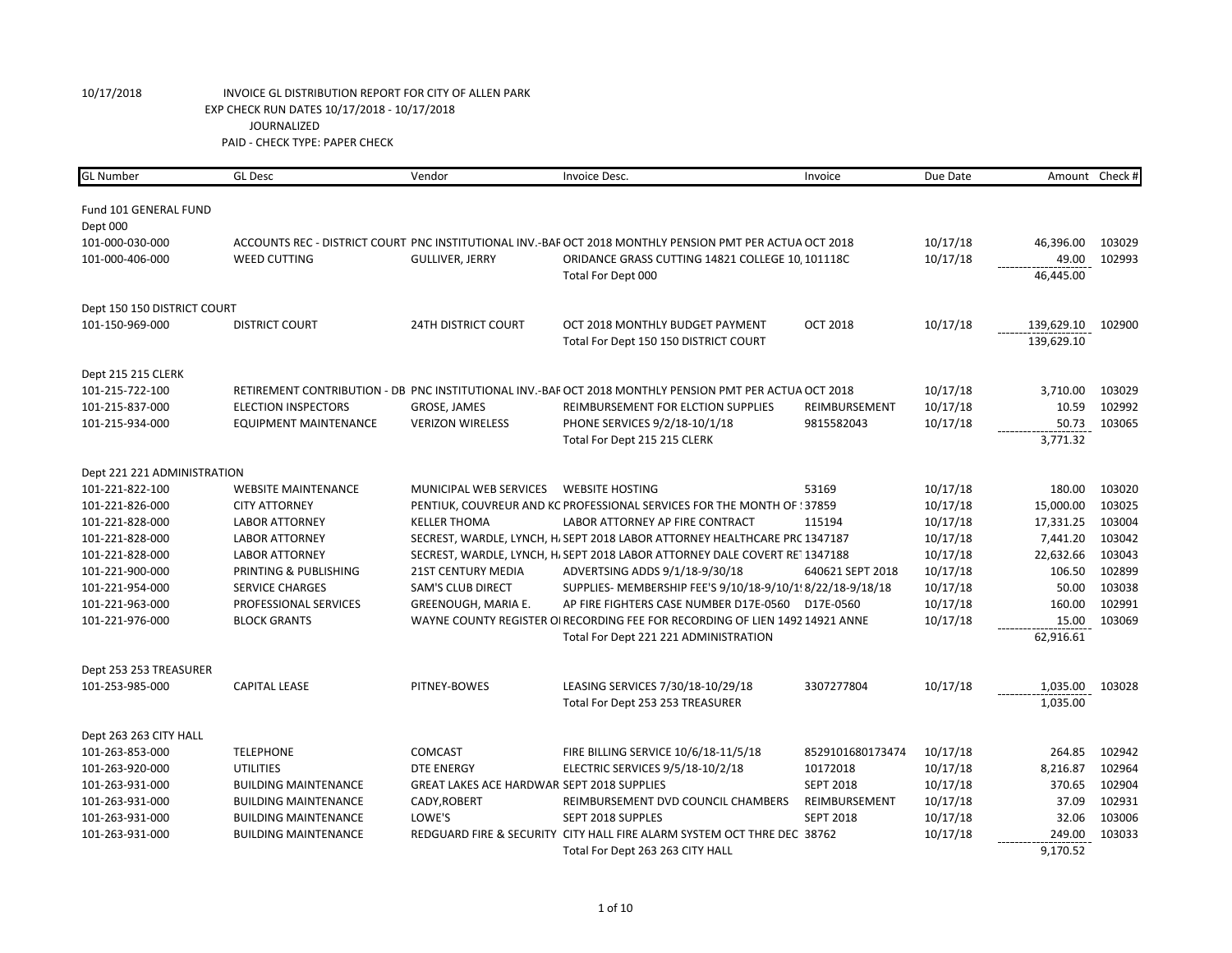| <b>GL Number</b>               | <b>GL Desc</b>                  | Vendor                                                                        | Invoice Desc.                                                                                           | Invoice          | Due Date |           | Amount Check # |
|--------------------------------|---------------------------------|-------------------------------------------------------------------------------|---------------------------------------------------------------------------------------------------------|------------------|----------|-----------|----------------|
| Dept 305 305 POLICE DEPARTMENT |                                 |                                                                               |                                                                                                         |                  |          |           |                |
| 101-305-722-100                |                                 |                                                                               | RETIREMENT CONTRIBUTION - DB PNC INSTITUTIONAL INV.-BAF OCT 2018 MONTHLY PENSION PMT PER ACTUA OCT 2018 |                  | 10/17/18 | 76,750.00 | 103029         |
| 101-305-729-000                | K-9 SUPPLIES                    | <b>AAA PET SERVICES</b>                                                       | <b>BOARDING FOR PHANTOM</b>                                                                             | 4327             | 10/17/18 | 180.00    | 102903         |
| 101-305-757-000                | <b>OPERATING SUPPLIES</b>       | <b>IBM CORPORATION</b>                                                        | AS/400 BILLING 6/29/18-8/11/18                                                                          | 9807473          | 10/17/18 | 68.33     | 102999         |
| 101-305-761-000                | PRISONER BOARD                  | STATE OF MICHIGAN                                                             | LIVE SCAN INVOICE POLICE DEPT                                                                           | 551-524909       | 10/17/18 | 84.00     | 102921         |
| 101-305-761-000                | PRISONER BOARD                  | ONE HOUR MARTININZING                                                         | PRISONER BOARD DRYCLEANING                                                                              | 27881            | 10/17/18 | 20.00     | 103023         |
| 101-305-761-000                | PRISONER BOARD                  | ONE HOUR MARTININZING                                                         | PRISONER BOARD DRYCLEANING                                                                              | 27882            | 10/17/18 | 40.00     | 103024         |
| 101-305-853-000                | <b>TELEPHONE</b>                | AMERICAN MESSAGING                                                            | CHAPLAIN PAGER 10/15/18-11/15/18                                                                        | Z1319539SJ       | 10/17/18 | 15.50     | 102911         |
| 101-305-853-000                | <b>TELEPHONE</b>                | HERKIMER RADIO SERVICE                                                        | <b>COMMUNICATION SERVICES</b>                                                                           | 20603            | 10/17/18 | 35.00     | 102998         |
| 101-305-931-000                | <b>BUILDING MAINTENANCE</b>     | THE CASPER CORPORATION                                                        | PERSONAL DUTY LOCKER REPAIRS                                                                            | 2634-1           | 10/17/18 | 298.00    | 103051         |
| 101-305-935-000                |                                 | COMPUTER SOFTWARE MAINTEN/ SOUTHERN MICHIGAN INFOR OSSI MNT 9/1/18 TO 8/31/19 |                                                                                                         | 3470             | 10/17/18 | 6,126.36  | 103047         |
| 101-305-960-000                | <b>EDUCATION &amp; TRAINING</b> | FRANCO, CHRISTOPHER                                                           | REIMBURSEMENT FOR EXPENSES RELATED TO TREIMBURSEMENT                                                    |                  | 10/17/18 | 83.30     | 102972         |
| 101-305-960-000                | <b>EDUCATION &amp; TRAINING</b> |                                                                               | RADISSON HOTEL AT KALAM/ LODGING EDUCATIONAL SEMINAR                                                    | 45193138         | 10/17/18 | 214.20    | 103031         |
| 101-305-960-000                | <b>EDUCATION &amp; TRAINING</b> |                                                                               | RADISSON HOTEL KALAMAZO LODGING FOR EDUCATIONAL SEMINAR                                                 | 45193133         | 10/17/18 | 214.20    | 103032         |
| 101-305-960-000                | <b>EDUCATION &amp; TRAINING</b> | SODEN, JAMES                                                                  | REIMBURSEMENT ON TRAINING EXPENSES                                                                      | REIMBURSEMENT    | 10/17/18 | 34.00     | 103048         |
|                                |                                 |                                                                               | Total For Dept 305 305 POLICE DEPARTMENT                                                                |                  |          | 84,162.89 |                |
|                                |                                 |                                                                               |                                                                                                         |                  |          |           |                |
| Dept 340 340 FIRE DEPARTMENT   |                                 |                                                                               |                                                                                                         |                  |          |           |                |
| 101-340-722-100                |                                 |                                                                               | RETIREMENT CONTRIBUTION - DB PNC INSTITUTIONAL INV.-BAF OCT 2018 MONTHLY PENSION PMT PER ACTUA OCT 2018 |                  | 10/17/18 | 57,757.00 | 103029         |
| 101-340-728-000                | <b>OFFICE SUPPLIES</b>          | GLOBAL OFFICE SOLUTIONS AUG 2018 OFFICE SUPPLIES                              |                                                                                                         | CSUM-101890      | 10/17/18 | 34.98     | 102989         |
| 101-340-757-000                | <b>OPERATING SUPPLIES</b>       | NETWORK SERVICES COMPAI OPERATING SUPPLIES                                    |                                                                                                         | 6545367-00       | 10/17/18 | 451.59    | 103021         |
| 101-340-757-500                | <b>RESCUE SUPPLIES</b>          |                                                                               | BAKER'S GAS & WELDING SUI OXYGEN CYLINDER RENTAL FIRE DEPT                                              | 09191269         | 10/17/18 | 58.21     | 102916         |
| 101-340-757-500                | <b>RESCUE SUPPLIES</b>          | J & B MEDICAL SUPPLY, INC. RESCUE SUPPLIES                                    |                                                                                                         | 4754484          | 10/17/18 | 423.66    | 103000         |
| 101-340-768-000                | <b>UNIFORMS</b>                 | <b>DETROIT SHIELDS</b>                                                        | FIRE HELMETS FOR FIRE DEPT                                                                              | 9171801          | 10/17/18 | 480.00    | 102956         |
| 101-340-853-000                | <b>TELEPHONE</b>                | <b>VERIZON WIRELESS</b>                                                       | PHONE SERVICES 9/2/18-10/1/18                                                                           | 9815582043       | 10/17/18 | 150.43    | 103065         |
| 101-340-920-000                | <b>UTILITIES</b>                | CONSTELLATION                                                                 | JULY 2018 GAS SERVICES BG-303860                                                                        | 2428392          | 10/17/18 | 158.28    | 102944         |
| 101-340-920-000                | <b>UTILITIES</b>                | <b>CONSTELLATION</b>                                                          | SEPT 2018 GAS SERVICES BG-212667                                                                        | 2431135          | 10/17/18 | 168.43    | 102946         |
| 101-340-920-000                | <b>UTILITIES</b>                | CONSTELLATION                                                                 | AUG 2018 GAS SERVICES BG-303860                                                                         | 2431132          | 10/17/18 | 112.38    | 102949         |
| 101-340-920-000                | <b>UTILITIES</b>                | CONSTELLATION                                                                 | AUG 2018 GAS SERVICES BG-218249                                                                         | 243113           | 10/17/18 | 176.77    | 102950         |
| 101-340-920-000                | <b>UTILITIES</b>                | CONSTELLATION                                                                 | REVISED 2018 BILLING MARCH THRU JUNE                                                                    | 2376908-1        | 10/17/18 | 3,040.85  | 102952         |
| 101-340-920-000                | <b>UTILITIES</b>                | <b>DTE ENERGY</b>                                                             | ELECTRIC SERVICES 9/5/18-10/2/18                                                                        | 10172018         | 10/17/18 | 1,910.21  | 102964         |
| 101-340-931-000                | <b>BUILDING MAINTENANCE</b>     | <b>GREAT LAKES ACE HARDWAR SEPT 2018 SUPPLIES</b>                             |                                                                                                         | <b>SEPT 2018</b> | 10/17/18 | 243.05    | 102904         |
| 101-340-931-000                | <b>BUILDING MAINTENANCE</b>     | LOWE'S                                                                        | SEPT 2018 SUPPLES                                                                                       | <b>SEPT 2018</b> | 10/17/18 | 169.17    | 103006         |
| 101-340-939-000                | <b>VEHICLE MAINTENANCE</b>      |                                                                               | BAKER'S GAS & WELDING SUI SPET 2018 CYLINDER RENTAL                                                     | 09191385         | 10/17/18 | 24.69     | 102917         |
| 101-340-939-000                | <b>VEHICLE MAINTENANCE</b>      | ROWLEY BROTHERS INC.                                                          | <b>PARTS</b>                                                                                            | 2206996-00       | 10/17/18 | 139.74    | 103036         |
| 101-340-939-000                | <b>VEHICLE MAINTENANCE</b>      | <b>GLENDALE AUTO VALUE</b>                                                    | <b>PARTS</b>                                                                                            | 359-152066       | 10/17/18 | 143.35    | 103074         |
| 101-340-939-000                | <b>VEHICLE MAINTENANCE</b>      | <b>GLENDALE AUTO VALUE</b>                                                    | CREDIT ON RET INV 147490                                                                                | CM359-151981     | 10/17/18 | (240.00)  | 103074         |
| 101-340-960-000                | <b>EDUCATION &amp; TRAINING</b> | MACARI, ANTHONY JOSEPH                                                        | REIMBURSEMENT EXPENSES RELATED TO TRAII REIMBURSEMENT                                                   |                  | 10/17/18 | 301.41    | 103009         |
| 101-340-961-000                | <b>FIRE PREVENTION</b>          |                                                                               | ALLEN PARK BOOSTER MUSIC PERCUSSION PERFOMANCE AT THE AP OPEN H FIRE PREVENTION                         |                  | 10/17/18 | 200.00    | 102909         |
| 101-340-962-000                | <b>MISCELLANEOUS</b>            | ALL ABOUT DOORS LLC                                                           | PMT 1 OF 2 PEDESTIAN DOORS FIRE DEPT                                                                    | 68               | 10/17/18 | 8,000.00  | 102908         |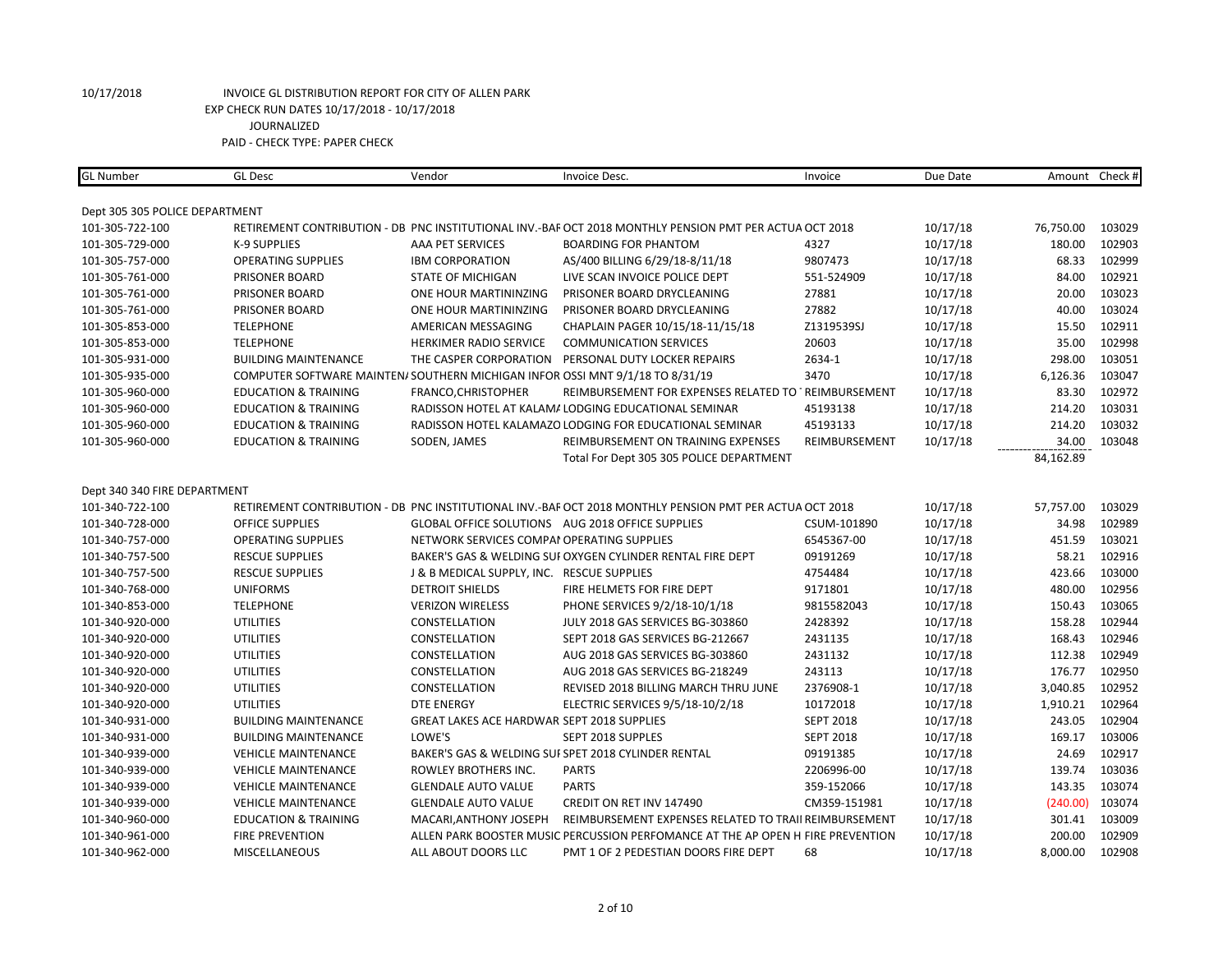| <b>GL Number</b>                          | <b>GL Desc</b>              | Vendor                                            | Invoice Desc.                                                                                           | Invoice          | Due Date | Amount    | Check # |
|-------------------------------------------|-----------------------------|---------------------------------------------------|---------------------------------------------------------------------------------------------------------|------------------|----------|-----------|---------|
|                                           |                             |                                                   | Total For Dept 340 340 FIRE DEPARTMENT                                                                  |                  |          | 73,904.20 |         |
| Dept 445 445 DEPARTMENT OF PUBLIC SERVICE |                             |                                                   |                                                                                                         |                  |          |           |         |
| 101-445-722-100                           |                             |                                                   | RETIREMENT CONTRIBUTION - DB PNC INSTITUTIONAL INV.-BAF OCT 2018 MONTHLY PENSION PMT PER ACTUA OCT 2018 |                  | 10/17/18 | 18,784.00 | 103029  |
| 101-445-757-000                           | <b>OPERATING SUPPLIES</b>   | <b>GREAT LAKES ACE HARDWAR SEPT 2018 SUPPLIES</b> |                                                                                                         | <b>SEPT 2018</b> | 10/17/18 | 115.35    | 102904  |
| 101-445-757-000                           | <b>OPERATING SUPPLIES</b>   | D & L GARDEN CENTER, INC. SUPPLIES                |                                                                                                         | 95670            | 10/17/18 | 68.97     | 102955  |
| 101-445-757-000                           | <b>OPERATING SUPPLIES</b>   | <b>GLENDALE AUTO VALUE</b>                        | <b>PARTS</b>                                                                                            | 359-152076       | 10/17/18 | 177.49    | 102977  |
| 101-445-757-000                           | <b>OPERATING SUPPLIES</b>   | <b>SAM'S CLUB DIRECT</b>                          | SUPPLIES- MEMBERSHIP FEE'S 9/10/18-9/10/1! 8/22/18-9/18/18                                              |                  | 10/17/18 | 39.96     | 103038  |
| 101-445-768-000                           | <b>UNIFORMS</b>             | CINTAS CORP. #0721                                | AUG 2018 DPS UNIFORM SERVICES                                                                           | 12030842AUG      | 10/17/18 | 455.70    | 102939  |
| 101-445-768-000                           | <b>UNIFORMS</b>             | CINTAS CORP. #0721                                | AUG 2018 UNIFORM SERV GARAGE                                                                            | 12017589AUG      | 10/17/18 | 299.55    | 102941  |
| 101-445-786-000                           | <b>TRAFFIC SUPPLIES</b>     | 3M                                                | <b>SUPPLIES</b>                                                                                         | 9402231035       | 10/17/18 | 583.48    | 102901  |
| 101-445-853-000                           | <b>TELEPHONE</b>            | <b>VERIZON WIRELESS</b>                           | PHONE SERVICES 9/2/18-10/1/18                                                                           | 9815582043       | 10/17/18 | 50.73     | 103065  |
| 101-445-920-000                           | <b>UTILITIES</b>            | <b>DTE ENERGY</b>                                 | ELECTRIC SERVICES 9/5/18-10/2/18                                                                        | 10172018         | 10/17/18 | 718.11    | 102964  |
| 101-445-920-000                           | <b>UTILITIES</b>            | <b>DTE ENERGY</b>                                 | <b>GAS SERVICES APPT R GARAGE</b>                                                                       | 10172018         | 10/17/18 | 61.48     | 102967  |
| 101-445-926-000                           | <b>STREET LIGHTING</b>      | <b>DTE ENERGY</b>                                 | ELECTRIC SERVICES 9/5/18-10/2/18                                                                        | 10172018         | 10/17/18 | 128.07    | 102964  |
| 101-445-926-000                           | <b>STREET LIGHTING</b>      | <b>DTE ENERGY</b>                                 | STREETLIGHTS 9/1/18-10/1/18                                                                             | 10172018         | 10/17/18 | 22,758.31 | 102966  |
| 101-445-931-000                           | <b>BUILDING MAINTENANCE</b> | LOWE'S                                            | SEPT 2018 SUPPLES                                                                                       | <b>SEPT 2018</b> | 10/17/18 | 124.88    | 103006  |
| 101-445-931-000                           | <b>BUILDING MAINTENANCE</b> | LOWER HURON SUPPLY CO. SUPPLIES                   |                                                                                                         | 427102           | 10/17/18 | 724.90    | 103008  |
| 101-445-931-000                           | <b>BUILDING MAINTENANCE</b> | <b>SAM'S CLUB DIRECT</b>                          | SUPPLIES- MEMBERSHIP FEE'S 9/10/18-9/10/1! 8/22/18-9/18/18                                              |                  | 10/17/18 | 145.03    | 103038  |
| 101-445-931-000                           | <b>BUILDING MAINTENANCE</b> | <b>GLENDALE AUTO VALUE</b>                        | RET PTS FROM INV 152066                                                                                 | CM359-152167     | 10/17/18 | (50.00)   | 103074  |
| 101-445-939-000                           | <b>VEHICLE MAINTENANCE</b>  | A & B LOCKSMITH                                   | <b>KEYS FOR GARAGE</b>                                                                                  | 85386            | 10/17/18 | 29.00     | 102902  |
| 101-445-939-000                           | <b>VEHICLE MAINTENANCE</b>  | GREAT LAKES ACE HARDWAR SEPT 2018 SUPPLIES        |                                                                                                         | <b>SEPT 2018</b> | 10/17/18 | 4.36      | 102904  |
| 101-445-939-000                           | <b>VEHICLE MAINTENANCE</b>  |                                                   | BAKER'S GAS & WELDING SUF SPET 2018 CYLINDER RENTAL                                                     | 09191385         | 10/17/18 | 24.69     | 102917  |
| 101-445-939-000                           | <b>VEHICLE MAINTENANCE</b>  | BELL EQUIPMENT CO.                                | <b>SUPPLIES</b>                                                                                         | 0146593          | 10/17/18 | 1,718.00  | 102920  |
| 101-445-939-000                           | <b>VEHICLE MAINTENANCE</b>  | <b>CANNON EQUIPMENT</b>                           | SERVICES TO REMOVE OLD ASPHALT EQUIP FR(J30515                                                          |                  | 10/17/18 | 20,989.00 | 102932  |
| 101-445-939-000                           | <b>VEHICLE MAINTENANCE</b>  | <b>CERTIFIED LABORATORIES</b>                     | <b>PARTS</b>                                                                                            | 3294171          | 10/17/18 | 635.41    | 102938  |
| 101-445-939-000                           | <b>VEHICLE MAINTENANCE</b>  | <b>GLENDALE AUTO VALUE</b>                        | <b>PARTS</b>                                                                                            | 359-152019       | 10/17/18 | 56.45     | 102975  |
| 101-445-939-000                           | <b>VEHICLE MAINTENANCE</b>  | <b>GLENDALE AUTO VALUE</b>                        | <b>PARTS</b>                                                                                            | 359-152088       | 10/17/18 | 22.90     | 102976  |
| 101-445-939-000                           | <b>VEHICLE MAINTENANCE</b>  | <b>GLENDALE AUTO VALUE</b>                        | <b>PARTS</b>                                                                                            | 359-152104       | 10/17/18 | 29.94     | 102980  |
| 101-445-939-000                           | <b>VEHICLE MAINTENANCE</b>  |                                                   | GLOBAL TELEMATIC SOLUTIO FT2620 FLEET TRK GTS MONTHLY SERVICES 9/2 33526                                |                  | 10/17/18 | 350.00    | 102990  |
| 101-445-939-000                           | <b>VEHICLE MAINTENANCE</b>  | ROWLEY BROTHERS INC.                              | <b>PARTS</b>                                                                                            | 2206996-00       | 10/17/18 | 139.74    | 103036  |
| 101-445-939-000                           | <b>VEHICLE MAINTENANCE</b>  | WILLIAM F. SELL & SON                             | <b>PARTS</b>                                                                                            | 316541           | 10/17/18 | 46.10     | 103046  |
| 101-445-939-000                           | <b>VEHICLE MAINTENANCE</b>  | <b>TREDROC TIRE ALLEN PARK 7: PARTS</b>           |                                                                                                         | 7360039985       | 10/17/18 | 1,562.40  | 103060  |
| 101-445-939-000                           | <b>VEHICLE MAINTENANCE</b>  | TURBO TECHNOLOGIES INC SUPPLIES                   |                                                                                                         | 22549            | 10/17/18 | 245.35    | 103061  |
| 101-445-939-000                           | <b>VEHICLE MAINTENANCE</b>  | WOLVERINE TRUCK SALES IN PARTS                    |                                                                                                         | 1131763          | 10/17/18 | 161.41    | 103070  |
| 101-445-939-000                           | <b>VEHICLE MAINTENANCE</b>  | <b>WOLVERINE TRUCK SALES IN CREDIT RET PARTS</b>  |                                                                                                         | CM1131876        | 10/17/18 | (7.00)    | 103070  |
| 101-445-939-000                           | <b>VEHICLE MAINTENANCE</b>  | <b>GLENDALE AUTO VALUE</b>                        | <b>PARTS</b>                                                                                            | 359-152066       | 10/17/18 | 143.34    | 103074  |
|                                           |                             |                                                   | Total For Dept 445 445 DEPARTMENT OF PUBLIC SERVICE                                                     |                  |          | 71,337.10 |         |

Dept 707 707 PARKS & REC

101-707-751-000 GASOLINE HAWKINS,PAT REIMBURSEMENT FOR MILEAGE REIMBURSEMENT 10/17/18 76.51 102996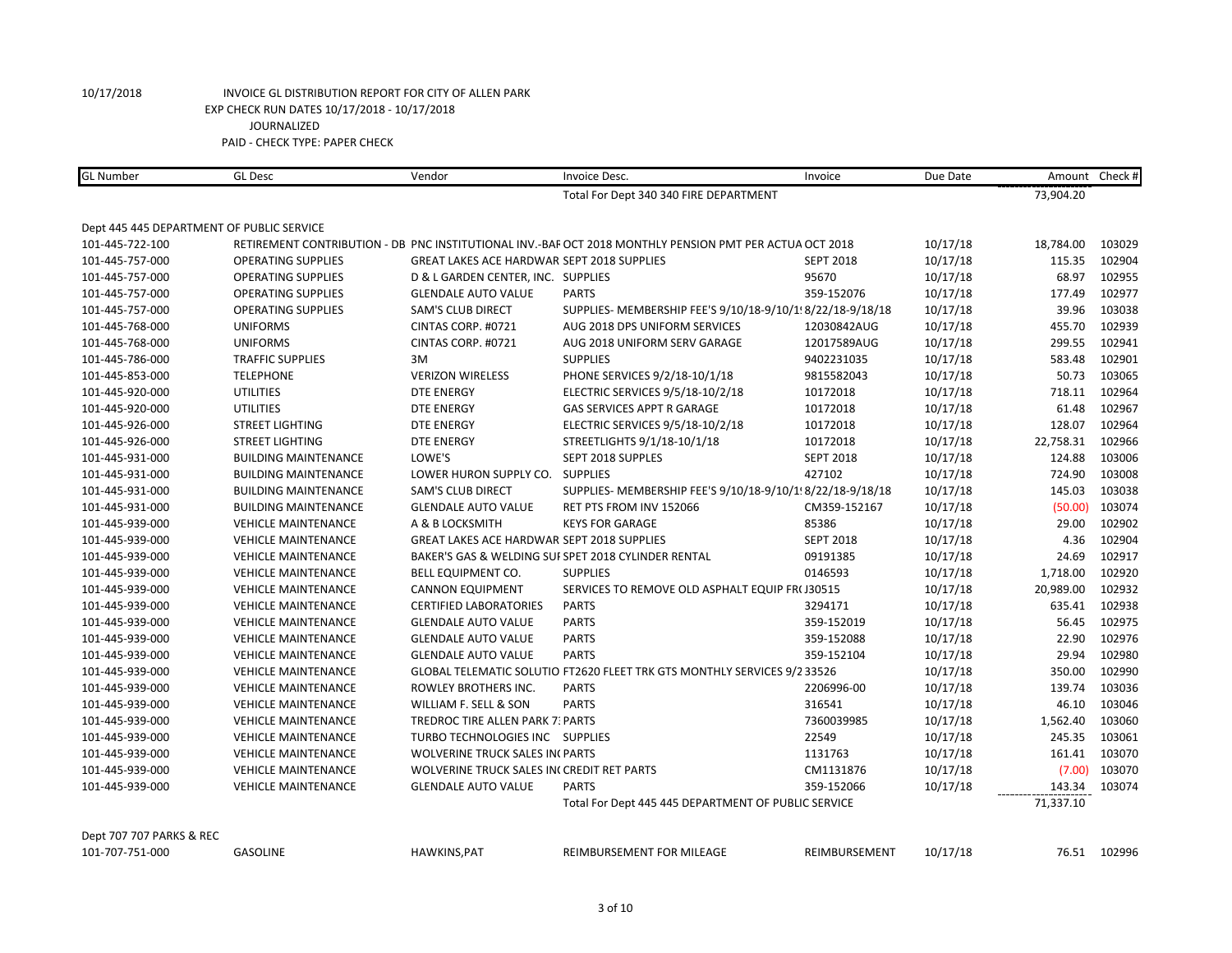| <b>GL Number</b>              | <b>GL Desc</b>               | Vendor                                            | Invoice Desc.                                                          | Invoice          | Due Date | Amount Check # |        |
|-------------------------------|------------------------------|---------------------------------------------------|------------------------------------------------------------------------|------------------|----------|----------------|--------|
| 101-707-757-000               | <b>OPERATING SUPPLIES</b>    | <b>GREAT LAKES ACE HARDWAR SEPT 2018 SUPPLIES</b> |                                                                        | <b>SEPT 2018</b> | 10/17/18 | 18.98          | 102904 |
| 101-707-783-000               | <b>PARK SUPPLIES</b>         | <b>GREAT LAKES ACE HARDWAR SEPT 2018 SUPPLIES</b> |                                                                        | <b>SEPT 2018</b> | 10/17/18 | 39.41          | 102904 |
| 101-707-783-000               | <b>PARK SUPPLIES</b>         | LOWE'S                                            | SEPT 2018 SUPPLES                                                      | <b>SEPT 2018</b> | 10/17/18 | 99.95          | 103006 |
| 101-707-784-000               | <b>PARK SERVICES</b>         | <b>GREAT LAKES ACE HARDWAR SEPT 2018 SUPPLIES</b> |                                                                        | <b>SEPT 2018</b> | 10/17/18 | 176.67         | 102904 |
| 101-707-784-000               | <b>PARK SERVICES</b>         | <b>BADER &amp; SONS CO</b>                        | <b>PARTS</b>                                                           | 6304075          | 10/17/18 | 236.90         | 102914 |
| 101-707-784-000               | <b>PARK SERVICES</b>         | LOWE'S                                            | SEPT 2018 SUPPLES                                                      | <b>SEPT 2018</b> | 10/17/18 | 55.02          | 103006 |
| 101-707-920-000               | <b>UTILITIES</b>             | <b>CONSTELLATION</b>                              | AUG 2018 GAS SERVICES BG-218248                                        | 2428360          | 10/17/18 | 8.39           | 102943 |
| 101-707-920-000               | <b>UTILITIES</b>             | CONSTELLATION                                     | SEPT 2018 GAS SERVICES BG-218248                                       | 2431134          | 10/17/18 | 9.02           | 102948 |
| 101-707-920-000               | <b>UTILITIES</b>             | <b>DTE ENERGY</b>                                 | ELECTRIC SERVICES 9/5/18-10/2/18                                       | 10172018         | 10/17/18 | 312.96         | 102964 |
| 101-707-920-000               | <b>UTILITIES</b>             | CONSTELLATION                                     | AUG 2018 GAS SERVICES BG-218159                                        | 2428339          | 10/17/18 | 0.00           | 11     |
| 101-707-920-000               | <b>UTILITIES</b>             | CONSTELLATION                                     | SEPT 2018 GAS SERVICES BG-218159                                       | 2431139          | 10/17/18 | 0.00           | 13     |
| 101-707-925-800               | <b>SMART</b>                 | <b>VERIZON WIRELESS</b>                           | PHONE SERVICES 9/2/18-10/1/18                                          | 9815582043       | 10/17/18 | 79.07          | 103065 |
| 101-707-939-000               | <b>VEHICLE MAINTENANCE</b>   |                                                   | BAKER'S GAS & WELDING SUI SPET 2018 CYLINDER RENTAL                    | 09191385         | 10/17/18 | 49.38          | 102917 |
| 101-707-939-000               | <b>VEHICLE MAINTENANCE</b>   | <b>BAKER'S GAS &amp; WELDING SUI PARTS</b>        |                                                                        | 01523830         | 10/17/18 | 212.76         | 102918 |
| 101-707-939-000               | <b>VEHICLE MAINTENANCE</b>   | FRANK J. ZAMBONI & CO., INI PARTS                 |                                                                        | 094956           | 10/17/18 | 304.83         | 102973 |
| 101-707-939-000               | <b>VEHICLE MAINTENANCE</b>   | <b>GLENDALE AUTO VALUE</b>                        | <b>PARTS</b>                                                           | 359-152466       | 10/17/18 | 15.28          | 102978 |
| 101-707-939-000               | <b>VEHICLE MAINTENANCE</b>   | <b>GLENDALE AUTO VALUE</b>                        | <b>PARTS</b>                                                           | 359-152418       | 10/17/18 | 17.98          | 102979 |
| 101-707-939-000               | <b>VEHICLE MAINTENANCE</b>   | <b>GLENDALE AUTO VALUE</b>                        | <b>PARTS</b>                                                           | 359-152477       | 10/17/18 | 4.29           | 102981 |
| 101-707-939-000               | <b>VEHICLE MAINTENANCE</b>   | <b>GLENDALE AUTO VALUE</b>                        | <b>PARTS</b>                                                           | 359-152880       | 10/17/18 | 10.76          | 102987 |
| 101-707-939-000               | <b>VEHICLE MAINTENANCE</b>   | WILLIAM F. SELL & SON                             | <b>PARTS</b>                                                           | 316892           | 10/17/18 | 53.15          | 103044 |
| 101-707-939-000               | <b>VEHICLE MAINTENANCE</b>   | WILLIAM F. SELL & SON                             | <b>PARTS</b>                                                           | 316948           | 10/17/18 | 157.99         | 103045 |
| 101-707-939-000               | <b>VEHICLE MAINTENANCE</b>   | TREDROC TIRE ALLEN PARK 7: CREDIT ON RET PROD     |                                                                        | 7360030900       | 10/17/18 | (162.49)       | 103058 |
| 101-707-939-000               | <b>VEHICLE MAINTENANCE</b>   | <b>GLENDALE AUTO VALUE</b>                        | RET PTS FROM INV 152466                                                | CM359-152478     | 10/17/18 | (2.79)         | 103074 |
| 101-707-962-000               | <b>MISCELLANEOUS</b>         | <b>FAST FLYERS</b>                                | DELIVERY OF ALLEN PARK RECREATOR                                       | 14036            | 10/17/18 | 1,210.00       | 102971 |
|                               |                              |                                                   | Total For Dept 707 707 PARKS & REC                                     |                  |          | 2,984.02       |        |
| Dept 751 751 COMMUNITY CENTER |                              |                                                   |                                                                        |                  |          |                |        |
| 101-751-757-000               | <b>OPERATING SUPPLIES</b>    | AMERIGAS                                          | <b>SUPPLIES CIVIC ARENA</b>                                            | 3083300339       | 10/17/18 | 116.48         | 102912 |
| 101-751-757-000               | <b>OPERATING SUPPLIES</b>    | PEPSI COLA                                        | <b>SUPPLIES</b>                                                        | 18416661         | 10/17/18 | 583.51         | 103026 |
| 101-751-757-000               | <b>OPERATING SUPPLIES</b>    | <b>SAM'S CLUB DIRECT</b>                          | SUPPLIES- MEMBERSHIP FEE'S 9/10/18-9/10/1! 8/22/18-9/18/18             |                  | 10/17/18 | 154.67         | 103038 |
| 101-751-816-000               | PROF. SERV. - OTHER          |                                                   | REDGUARD FIRE & SECURITY FIRE ALARM SYSTEM OCT, NOV AND DEC 2018 38356 |                  | 10/17/18 | 216.00         | 103034 |
| 101-751-816-000               | PROF. SERV. - OTHER          |                                                   | REDGUARD FIRE & SECURITY BURGLAR ALARM SYSTEM OCT THRU DEC 2018 38357  |                  | 10/17/18 | 177.00         | 103035 |
| 101-751-920-000               | <b>UTILITIES</b>             | <b>DTE ENERGY</b>                                 | STREETLIGHTS 9/1/18-10/1/18                                            | 10172018         | 10/17/18 | 12,745.16      | 102966 |
| 101-751-931-000               | <b>BUILDING MAINTENANCE</b>  | NETWORK SERVICES COMPAI PARTS FOR PARKS & REC     |                                                                        | 6546918-00       | 10/17/18 | 157.12         | 103022 |
| 101-751-931-000               | <b>BUILDING MAINTENANCE</b>  |                                                   | MICHIGAN COMMERCIAL DO PARTS FOR HADI CAP EXTERIOR DOOR                | 22809            | 10/17/18 | 689.30         | 103072 |
| 101-751-934-000               | EQUIPMENT MAINTENANCE        |                                                   | DOWNRIVER REFRIGERATION BELT FOR COMPRESSOR COMM CTR                   | 1643336          | 10/17/18 | 13.15          | 102962 |
| 101-751-934-000               | <b>EQUIPMENT MAINTENANCE</b> | <b>HAYES PRECISION INC</b>                        | <b>BLADE SHARPENING COMM CTR</b>                                       | 4155             | 10/17/18 | 28.00          | 102997 |
| 101-751-934-000               | <b>EQUIPMENT MAINTENANCE</b> |                                                   | TRENDSET COMMUNICATION CABLING & CORRECTION OF AMERAS COMM C 1260      |                  | 10/17/18 | 2,581.36       | 103057 |
| 101-751-943-000               | <b>EQUIPMENT RENTAL</b>      | <b>GREAT LAKES ACE HARDWAR SEPT 2018 SUPPLIES</b> |                                                                        | <b>SEPT 2018</b> | 10/17/18 | 18.03          | 102904 |
|                               |                              |                                                   | Total For Dept 751 751 COMMUNITY CENTER                                |                  |          | 17,479.78      |        |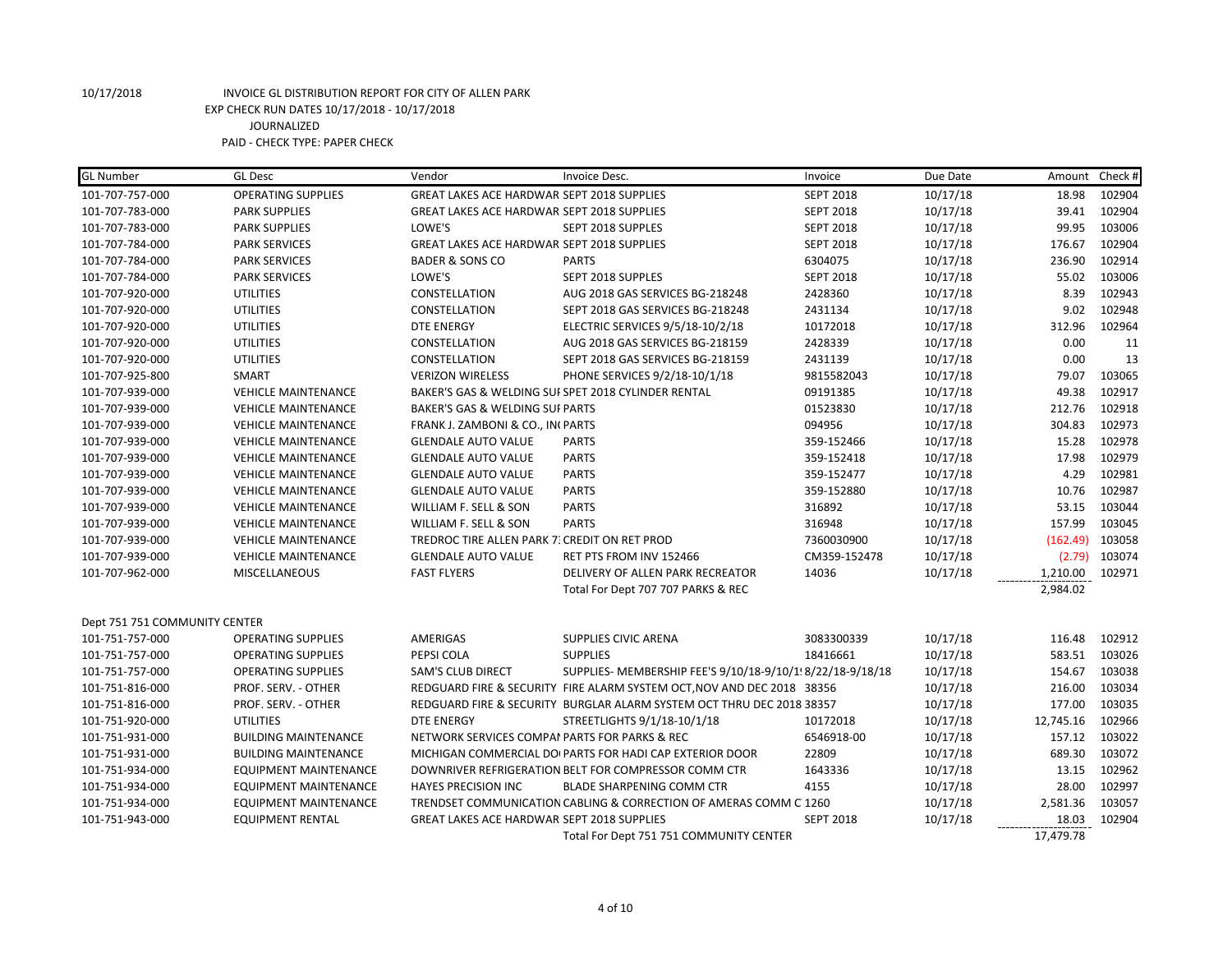| <b>GL</b> Number                                            | <b>GL Desc</b>                                                                    | Vendor                                           | Invoice Desc.                                                                                           | Invoice      | Due Date | Amount Check # |        |
|-------------------------------------------------------------|-----------------------------------------------------------------------------------|--------------------------------------------------|---------------------------------------------------------------------------------------------------------|--------------|----------|----------------|--------|
| Dept 803 HISTORICAL                                         |                                                                                   |                                                  |                                                                                                         |              |          |                |        |
| 101-803-801-001                                             | LAWN & SNOW SERVICES                                                              | JOHN'S LANDSCAPING & SNO LAWN CARE FOR SEPT 2018 |                                                                                                         | 19934        | 10/17/18 | 140.00         | 103002 |
| 101-803-920-000                                             | <b>UTILITIES</b>                                                                  | CONSTELLATION                                    | SEPT 2018 GAS SERVICES BG-218253                                                                        | 2431137      | 10/17/18 | 1.17           | 102947 |
| 101-803-920-000                                             | <b>UTILITIES</b>                                                                  | <b>DTE ENERGY</b>                                | ELECTRIC SERVICES 9/5/18-10/2/18                                                                        | 10172018     | 10/17/18 | 67.17          | 102964 |
|                                                             |                                                                                   |                                                  | Total For Dept 803 HISTORICAL                                                                           |              |          | 208.34         |        |
| Dept 864 864 RETIREE/ACTIVE HEALTHCARE                      |                                                                                   |                                                  |                                                                                                         |              |          |                |        |
| 101-864-722-100                                             |                                                                                   |                                                  | RETIREMENT CONTRIBUTION - DB PNC INSTITUTIONAL INV.-BAF OCT 2018 MONTHLY PENSION PMT PER ACTUA OCT 2018 |              | 10/17/18 | 7,163.00       | 103029 |
|                                                             |                                                                                   |                                                  | Total For Dept 864 864 RETIREE/ACTIVE HEALTHCARE                                                        |              |          | 7,163.00       |        |
|                                                             |                                                                                   |                                                  | Total For Fund 101 GENERAL FUND                                                                         |              |          | 520,206.88     |        |
| Fund 202 MAJOR STREET FUND<br>Dept 475 475 TRAFFIC SERVICES |                                                                                   |                                                  |                                                                                                         |              |          |                |        |
| 202-475-703-050                                             | INTERFUND LABOR/EQUIP - TRAFF WAYNE COUNTY - ACCTS. RECTRAFFIC SIGNAL ENERGY 9/18 |                                                  |                                                                                                         | 1009308      | 10/17/18 | 129.95         | 103068 |
|                                                             |                                                                                   |                                                  | Total For Dept 475 475 TRAFFIC SERVICES                                                                 |              |          | 129.95         |        |
| Dept 479 PRESERVATION - STREETS                             |                                                                                   |                                                  |                                                                                                         |              |          |                |        |
| 202-479-801-220                                             | PROF'L SERVICES                                                                   | <b>BUCCILLI GROUP, LLC</b>                       | INSPECTION SERVICES MAJOR RDS 9/4-9/8/18 ! 3100                                                         |              | 10/17/18 | 918.00         | 102926 |
| 202-479-801-220                                             | PROF'L SERVICES                                                                   | <b>BUCCILLI GROUP, LLC</b>                       | INSPECTIONS SERVICES FOX CLEOPHUS REPAIR 3102                                                           |              | 10/17/18 | 1,242.00       | 102927 |
|                                                             |                                                                                   |                                                  | Total For Dept 479 PRESERVATION - STREETS                                                               |              |          | 2,160.00       |        |
|                                                             |                                                                                   |                                                  | Total For Fund 202 MAJOR STREET FUND                                                                    |              |          | 2,289.95       |        |
| Fund 203 LOCAL STREET FUND                                  |                                                                                   |                                                  |                                                                                                         |              |          |                |        |
| Dept 483 ADMINISTRATION - STREETS                           |                                                                                   |                                                  |                                                                                                         |              |          |                |        |
| 203-483-820-000                                             | ENGINEERING                                                                       | <b>BUCCILLI GROUP, LLC</b>                       | INSPECTION SERVICES 9/5-9/7/18 LOCAL RDS 3099                                                           |              | 10/17/18 | 486.00         | 102928 |
|                                                             |                                                                                   |                                                  | Total For Dept 483 ADMINISTRATION - STREETS                                                             |              |          | 486.00         |        |
|                                                             |                                                                                   |                                                  | Total For Fund 203 LOCAL STREET FUND                                                                    |              |          | 486.00         |        |
| Fund 226 RUBBISH FUND<br>Dept 450 450 RUBBISH               |                                                                                   |                                                  |                                                                                                         |              |          |                |        |
| 226-450-817-000                                             | <b>WASTE DISPOSAL</b>                                                             |                                                  | ADVANCED DISPOSAL SERVIC OCT 2018 WASTE BULK SERVICES                                                   | V30001625804 | 10/17/18 | 131,898.34     | 102906 |
|                                                             |                                                                                   |                                                  | Total For Dept 450 450 RUBBISH                                                                          |              |          | 131,898.34     |        |
|                                                             |                                                                                   |                                                  | Total For Fund 226 RUBBISH FUND                                                                         |              |          | 131,898.34     |        |

Fund 249 BUILDING FUND Dept 371 371 BUILDING DEPARTMENT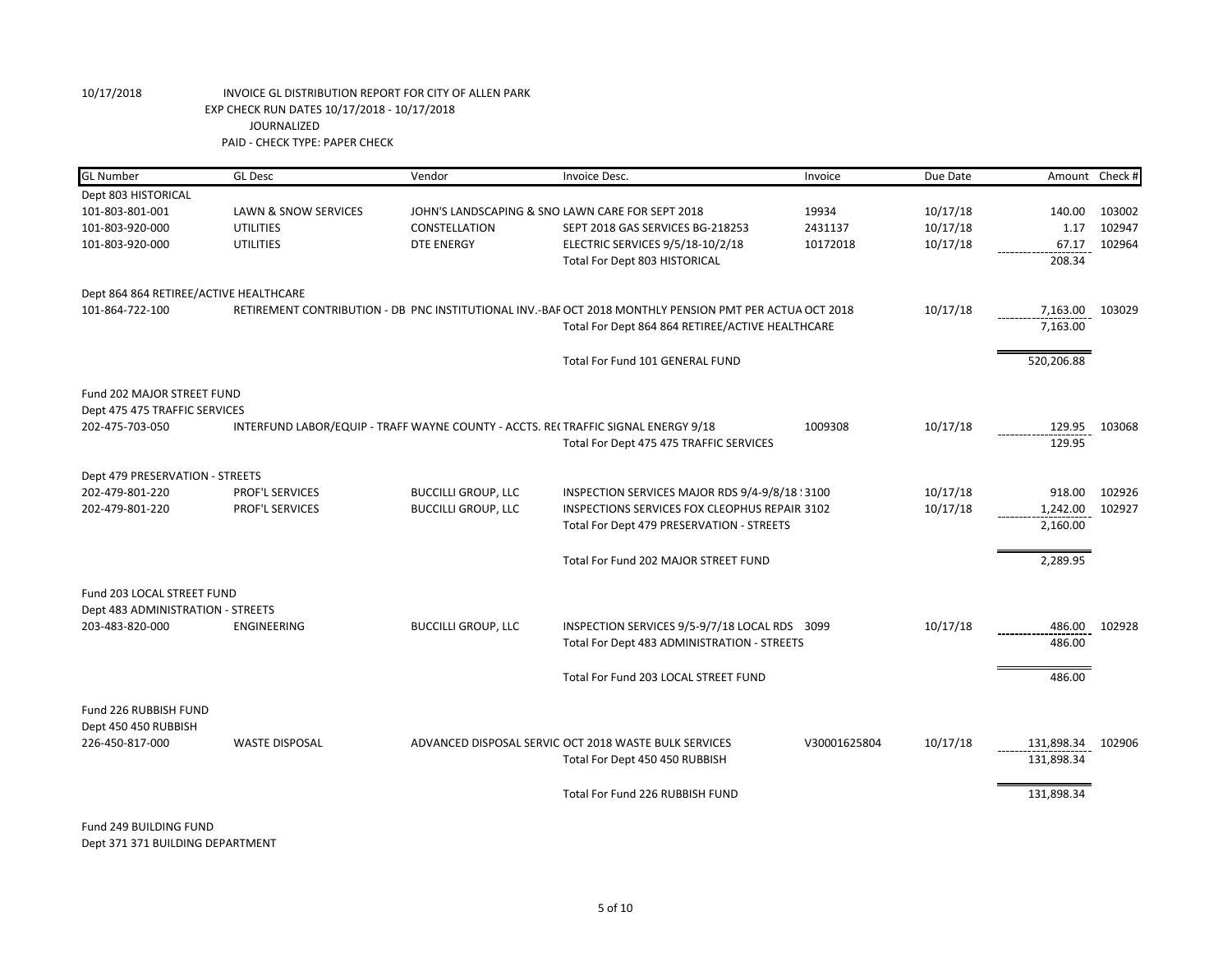| <b>GL Number</b>                 | <b>GL Desc</b>                | Vendor                                      | Invoice Desc.                                                                                           | Invoice          | Due Date | Amount Check # |        |
|----------------------------------|-------------------------------|---------------------------------------------|---------------------------------------------------------------------------------------------------------|------------------|----------|----------------|--------|
| 249-371-722-100                  |                               |                                             | RETIREMENT CONTRIBUTION - DB PNC INSTITUTIONAL INV.-BAF OCT 2018 MONTHLY PENSION PMT PER ACTUA OCT 2018 |                  | 10/17/18 | 5,208.00       | 103029 |
| 249-371-728-000                  | <b>OFFICE SUPPLIES</b>        | LOWE'S                                      | SEPT 2018 SUPPLES                                                                                       | <b>SEPT 2018</b> | 10/17/18 | 74.00          | 103006 |
| 249-371-821-000                  | <b>MECHANICAL INSPECTIONS</b> | CARNILL, STEVE                              | SEPT 2018 MECHANICAL INSPECTIONS                                                                        | <b>SEPT 2018</b> | 10/17/18 | 448.00         | 102933 |
| 249-371-821-000                  | MECHANICAL INSPECTIONS        |                                             | MECHANICAL SAFETY & CON: SEPT 2018 MECHANICAL INSPECTIONS                                               | <b>SEPT 2018</b> | 10/01/07 | 800.00         | 103010 |
| 249-371-822-000                  | PLUMBING INSPECTIONS          | HALASH, JEROME                              | SEPT 2018 PLUMBING INSPECTIONS                                                                          | <b>SEPT 2018</b> | 10/17/18 | 756.00         | 102995 |
| 249-371-853-000                  | <b>TELEPHONE</b>              | <b>VERIZON WIRELESS</b>                     | PHONE SERVICES 9/2/18-10/1/18                                                                           | 9815582043       | 10/17/18 | 128.76         | 103065 |
| 249-371-935-000                  |                               |                                             | COMPUTER SOFTWARE MAINTEN/ ENVIRONMENTAL SYS RESEAI ARCGIS DESKTOP BASIN SIGNAL USE 01/01/20125869101   |                  | 10/17/18 | 1,300.00       | 102969 |
| 249-371-939-000                  | <b>VEHICLE MAINTENANCE</b>    | <b>TREDROC TIRE ALLEN PARK 7: PARTS</b>     |                                                                                                         | 7360039405       | 10/17/18 | 280.92         | 103058 |
| 249-371-939-000                  | <b>VEHICLE MAINTENANCE</b>    | <b>GLENDALE AUTO VALUE</b>                  | PARTS FOR 2006 FORD 150 PICKUP                                                                          | 359-149397       | 10/17/18 | 59.78          | 103074 |
| 249-371-962-000                  | <b>MISCELLANEOUS</b>          | <b>BAKER, MATT</b>                          | REIMBURSEMENT FOR CITY HALL SUPPLIES                                                                    | REIMBURSEMENT    | 10/17/18 | 30.07          | 102919 |
| 249-371-963-000                  | PROFESSIONAL SVCS             | CARLISLE/WORTMAN ASSOC APR 5127 ALLEN RD    |                                                                                                         | 2150105          | 10/17/18 | 47.50          | 102935 |
| 249-371-963-000                  | PROFESSIONAL SVCS             |                                             | CARLISLE/WORTMAN ASSOC SPR-5955 ALLEN RD THE TRUCK STOP                                                 | 215106           | 10/17/18 | 95.00          | 102936 |
| 249-371-963-000                  | PROFESSIONAL SVCS             |                                             | CARLISLE/WORTMAN ASSOC SEPT 2018 MONTHLY RETAINER                                                       | 2150104          | 10/17/18 | 4,000.00       | 102937 |
|                                  |                               |                                             | Total For Dept 371 371 BUILDING DEPARTMENT                                                              |                  |          | 13,228.03      |        |
|                                  |                               |                                             | Total For Fund 249 BUILDING FUND                                                                        |                  |          | 13,228.03      |        |
| Fund 250 DDA OPERATING           |                               |                                             |                                                                                                         |                  |          |                |        |
| Dept 000                         |                               |                                             |                                                                                                         |                  |          |                |        |
| 250-000-801-001                  | <b>LAWN SERVICES</b>          | SEASONAL PROPERTY MANA(MOVING 6/5,9/19,9/26 |                                                                                                         | 827              | 10/17/18 | 495.00         | 103041 |
| 250-000-931-000                  | <b>BUILDING MAINTENANCE</b>   | <b>HADDIX ELECTRIC</b>                      | SEPTEMBER LIGHT CHECK                                                                                   | 9289             | 10/17/18 | 1,265.00       | 102994 |
| 250-000-958-000                  | <b>MEMBERSHIP &amp; DUES</b>  | <b>SAM'S CLUB DIRECT</b>                    | SUPPLIES- MEMBERSHIP FEE'S 9/10/18-9/10/1! 8/22/18-9/18/18                                              |                  | 10/17/18 | 210.00         | 103038 |
| 250-000-960-000                  | MARKETING/PROMOTIONS          |                                             | BRENDEL'S SEPTIC TANK SERVICS TOILET RENTAL MADE IN MICHIGAN                                            | 157057           | 10/17/18 | 1,490.00       | 102924 |
| 250-000-960-000                  | MARKETING/PROMOTIONS          |                                             | DISCOVERY & TAX ENFORCEN BEER SALES TAX MADE IN MICHGAN                                                 | 220054           | 10/17/18 | 889.10         | 102960 |
| 250-000-960-000                  | MARKETING/PROMOTIONS          |                                             | MICHIGAN GENERATOR SERV MADE IN MICHIGAN GENERATOR                                                      | 27274            | 10/17/18 | 550.00         | 103015 |
| 250-000-960-000                  | MARKETING/PROMOTIONS          |                                             | MODERN CRAFT WINERY LLC SUPPLIES FOR MADE IN MICHIGAN                                                   | 94               | 10/17/18 | 1,169.25       | 103019 |
| 250-000-960-000                  | MARKETING/PROMOTIONS          |                                             | SCIOTO SECURITY COMPANY, MADE IN MICHIGAN SECURITY GUARDS                                               | 69794            | 10/17/18 | 938.00         | 103039 |
| 250-000-962-000                  | MISCELLANEOUS                 |                                             | DOWNRIVER PEST CONTROL SEOT 2018 DOWNRIVER PEST CONTROL                                                 | <b>SEPT 2018</b> | 10/17/18 | 130.00         | 102961 |
|                                  |                               |                                             | Total For Dept 000                                                                                      |                  |          | 7,136.35       |        |
|                                  |                               |                                             | Total For Fund 250 DDA OPERATING                                                                        |                  |          | 7,136.35       |        |
| Fund 266 DRUG FORFEITURE - STATE |                               |                                             |                                                                                                         |                  |          |                |        |
| Dept 000                         |                               |                                             |                                                                                                         |                  |          |                |        |
| 266-000-939-000                  | <b>VEHICLE MAINTENANCE</b>    | <b>GLENDALE AUTO VALUE</b>                  | <b>PARTS</b>                                                                                            | 359-152104       | 10/17/18 | 29.94          | 102980 |
| 266-000-939-000                  | <b>VEHICLE MAINTENANCE</b>    | <b>GLENDALE AUTO VALUE</b>                  | <b>PARTS</b>                                                                                            | 359-152518       | 10/17/18 | 12.98          | 102982 |
| 266-000-939-000                  | <b>VEHICLE MAINTENANCE</b>    | <b>GLENDALE AUTO VALUE</b>                  | PARTS FOR 2015 FORD POLICE UTLT                                                                         | 359-152178       | 10/17/18 | 71.79          | 102983 |
| 266-000-939-000                  | <b>VEHICLE MAINTENANCE</b>    | <b>GLENDALE AUTO VALUE</b>                  | PARTS FOR 2009 FORD ESCAPE                                                                              | 359-152829       | 10/17/18 | 67.58          | 102985 |
| 266-000-939-000                  | <b>VEHICLE MAINTENANCE</b>    | <b>GLENDALE AUTO VALUE</b>                  | PARTS FOR 2009 FORD ESCAPE                                                                              | 359-152804       | 10/17/18 | 223.71         | 102986 |
| 266-000-939-000                  | <b>VEHICLE MAINTENANCE</b>    | <b>GLENDALE AUTO VALUE</b>                  | <b>PARTS</b>                                                                                            | 359-152880       | 10/17/18 | 16.46          | 102987 |
| 266-000-939-000                  | <b>VEHICLE MAINTENANCE</b>    | TREDROC TIRE ALLEN PARK 7: PARTS            |                                                                                                         | 7360039730       | 10/17/18 | 472.72         | 103059 |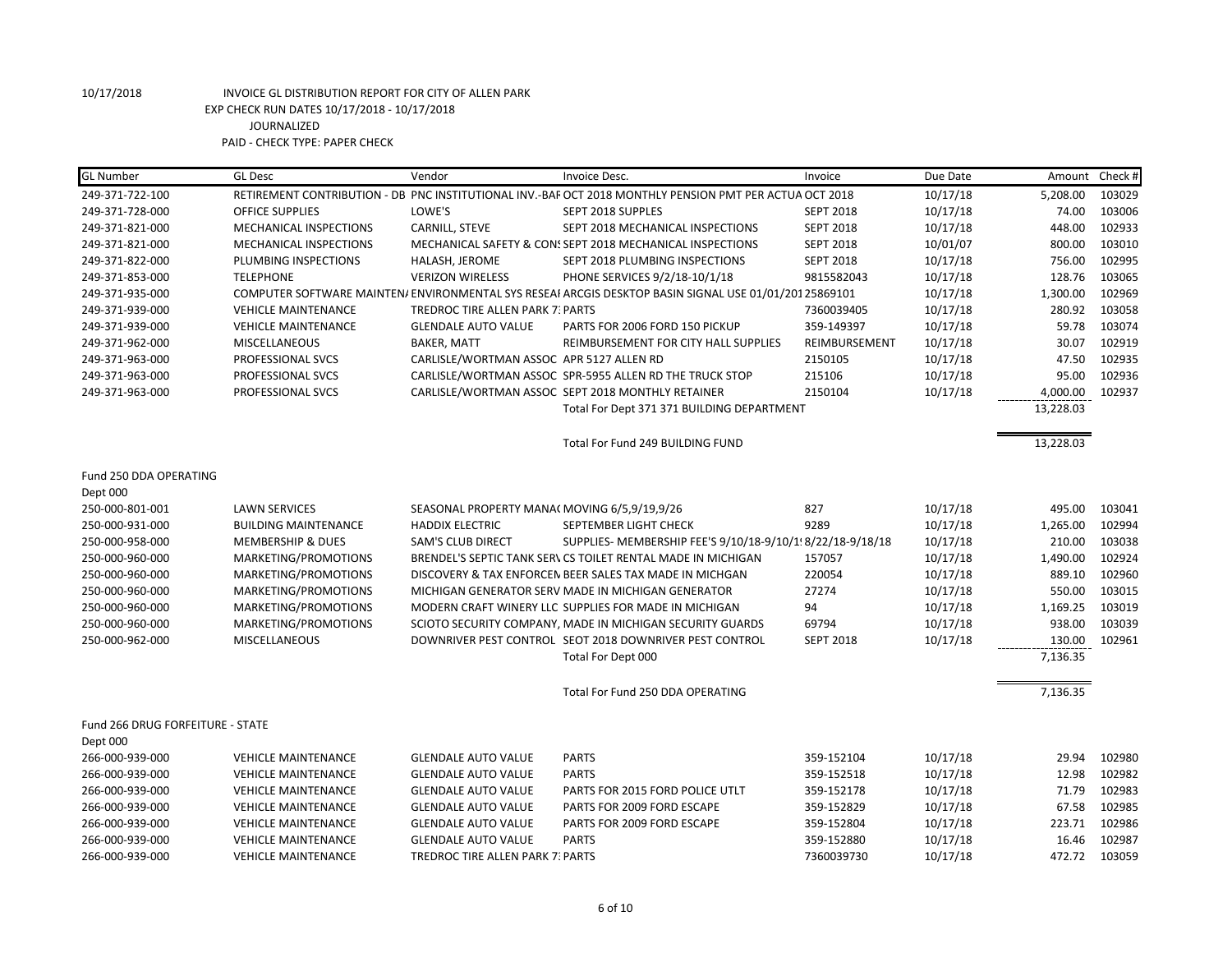| 266-000-939-000<br><b>VILLAGE FORD</b><br><b>PARTS</b><br>339837<br>10/17/18<br><b>VEHICLE MAINTENANCE</b><br>21.43<br>916.61<br>Total For Dept 000<br>916.61<br>Total For Fund 266 DRUG FORFEITURE - STATE<br>Fund 271 LIBRARY<br>Dept 000<br>AUTHOR VISIT 10/30/18<br>271-000-757-000<br><b>OPERATING SUPPLIES</b><br>CARR, TOM<br>100<br>10/17/18<br>300.00<br>MEYER, MARC<br>BALLON MEISTER HAUNTED LIBR 10/27/18<br>5592<br>10/17/18<br>200.00<br>271-000-757-000<br><b>OPERATING SUPPLIES</b><br>SWINEHART, BRANDI<br>REIMBURSEMENT FOR PROGRAM SUPPLES<br>10/17/18<br>284.72<br>271-000-757-000<br><b>OPERATING SUPPLIES</b><br>REIMBURSEMENT<br>PIPER MOUNTAIN WEBS LLC ANNUAL WEBSITE MNT 11/1/18-10/31/19<br>10/17/18<br>600.00<br>271-000-827-000<br><b>LIBRARY SERVICES</b><br>3456<br>120.00<br>271-000-827-000<br>SCOLA SERVICES DATES 10/1/18-6/30/19<br>5489<br>10/17/18<br><b>LIBRARY SERVICES</b><br>SCOLA<br>10/17/18<br>3,495.00<br>271-000-827-000<br><b>LIBRARY SERVICES</b><br>THE LIBRARY NETWORK<br>ANNUAL DEL CHARGES 10/1/18-9/30/19<br>63152<br>63129<br>10/17/18<br>1,339.12<br>271-000-827-000<br><b>LIBRARY SERVICES</b><br>THE LIBRARY NETWORK<br><b>SMART ACCESS MANAGER</b><br>271-000-827-000<br>MISC LISCENSE RENEWALS AND SUPPORT FOR 63001<br>10/17/18<br>4,567.25<br><b>LIBRARY SERVICES</b><br>THE LIBRARY NETWORK<br>271-000-827-000<br>61827<br>10/17/18<br>6,586.17<br><b>LIBRARY SERVICES</b><br>THE LIBRARY NETWORK<br>OPTIPLEX 3060SFFW10<br>61748<br>1,144.12<br>271-000-827-000<br><b>LIBRARY SERVICES</b><br>THE LIBRARY NETWORK<br><b>CIRCUIT COST FOR LIBRARY</b><br>10/17/18<br>10/17/18<br>107.64<br>271-000-828-000<br><b>MATERIALS</b><br><b>BAKER &amp; TAYLOR</b><br><b>MATERIALS FOR LIBRARY</b><br>2034025884<br><b>AUDIOBOOKS FOR LIBRARY</b><br>1043776<br>10/17/18<br>79.78<br>271-000-828-000<br><b>MATERIALS</b><br><b>BLACKSTONE PUBLISHING</b><br>23.99<br>1036333<br>10/17/18<br>271-000-828-000<br><b>MATERIALS</b><br><b>BLACKSTONE PUBLISHING</b><br><b>AUDIOBOOKS FOR LIBRARY</b><br>90.21<br>271-000-828-000<br><b>MATERIALS</b><br>ROWMAN AND LITTLEFIELD P MATERIALS FOR LIBRARY<br>18931318<br>10/17/18<br>2410048<br>10/17/18<br>5.51<br>271-000-920-000<br><b>UTILITIES</b><br>CONSTELLATION<br>AUG 2018 GAS SERVICES BG-218250<br>10/17/18<br>271-000-920-000<br><b>UTILITIES</b><br>CONSTELLATION<br>SEPT 2018 GAS SERVICES BG-218250<br>2431140<br>5.55<br><b>UTILITIES</b><br>10/17/18<br>19.93<br>271-000-920-000<br>CONSTELLATION<br>SEPT 2018 GAS SERVICES BG-303861<br>2431141<br>271-000-920-000<br><b>UTILITIES</b><br><b>DTE ENERGY</b><br>ELECTRIC SERVICES 9/5/18-10/2/18<br>10172018<br>10/17/18<br>1,591.81<br><b>GREAT LAKES ACE HARDWAR SEPT 2018 SUPPLIES</b><br>8.70<br>271-000-931-000<br><b>BUILDING MAINTENANCE</b><br><b>SEPT 2018</b><br>10/17/18<br>835.00<br>271-000-931-000<br><b>BUILDING MAINTENANCE</b><br>COVERALL NORTH AMERICA COMM CLEANING SERVICES LIBRARY 10/1/18-11340255573<br>10/17/18<br>Total For Dept 000<br>21,404.50<br>21,404.50<br>Total For Fund 271 LIBRARY<br>Fund 392 COMMUNITY CENTER DEBT SERVICE<br>Dept 000<br>PAYING AGENT FEES<br>AGENT FEE'S COMM CTR 8/1/18-8/31/18<br>5131117<br>10/17/18<br>400.00<br>392-000-997-000<br><b>US BANK</b><br>ADVANCED ADMIN FEE 9/1/18-8/31/19<br>10/17/18<br>400.00<br>392-000-997-000<br>PAYING AGENT FEES<br><b>US BANK</b><br>5131116<br>Total For Dept 000<br>800.00 | <b>GL Number</b> | <b>GL Desc</b> | Vendor | Invoice Desc. | Invoice | Due Date | Amount | Check # |
|---------------------------------------------------------------------------------------------------------------------------------------------------------------------------------------------------------------------------------------------------------------------------------------------------------------------------------------------------------------------------------------------------------------------------------------------------------------------------------------------------------------------------------------------------------------------------------------------------------------------------------------------------------------------------------------------------------------------------------------------------------------------------------------------------------------------------------------------------------------------------------------------------------------------------------------------------------------------------------------------------------------------------------------------------------------------------------------------------------------------------------------------------------------------------------------------------------------------------------------------------------------------------------------------------------------------------------------------------------------------------------------------------------------------------------------------------------------------------------------------------------------------------------------------------------------------------------------------------------------------------------------------------------------------------------------------------------------------------------------------------------------------------------------------------------------------------------------------------------------------------------------------------------------------------------------------------------------------------------------------------------------------------------------------------------------------------------------------------------------------------------------------------------------------------------------------------------------------------------------------------------------------------------------------------------------------------------------------------------------------------------------------------------------------------------------------------------------------------------------------------------------------------------------------------------------------------------------------------------------------------------------------------------------------------------------------------------------------------------------------------------------------------------------------------------------------------------------------------------------------------------------------------------------------------------------------------------------------------------------------------------------------------------------------------------------------------------------------------------------------------------------------------------------------------------------------------------------------------------------------------------------------------------------------------------------------------------------------------------------------------------------------------------------------------------------------------|------------------|----------------|--------|---------------|---------|----------|--------|---------|
|                                                                                                                                                                                                                                                                                                                                                                                                                                                                                                                                                                                                                                                                                                                                                                                                                                                                                                                                                                                                                                                                                                                                                                                                                                                                                                                                                                                                                                                                                                                                                                                                                                                                                                                                                                                                                                                                                                                                                                                                                                                                                                                                                                                                                                                                                                                                                                                                                                                                                                                                                                                                                                                                                                                                                                                                                                                                                                                                                                                                                                                                                                                                                                                                                                                                                                                                                                                                                                                   |                  |                |        |               |         |          |        | 103067  |
|                                                                                                                                                                                                                                                                                                                                                                                                                                                                                                                                                                                                                                                                                                                                                                                                                                                                                                                                                                                                                                                                                                                                                                                                                                                                                                                                                                                                                                                                                                                                                                                                                                                                                                                                                                                                                                                                                                                                                                                                                                                                                                                                                                                                                                                                                                                                                                                                                                                                                                                                                                                                                                                                                                                                                                                                                                                                                                                                                                                                                                                                                                                                                                                                                                                                                                                                                                                                                                                   |                  |                |        |               |         |          |        |         |
|                                                                                                                                                                                                                                                                                                                                                                                                                                                                                                                                                                                                                                                                                                                                                                                                                                                                                                                                                                                                                                                                                                                                                                                                                                                                                                                                                                                                                                                                                                                                                                                                                                                                                                                                                                                                                                                                                                                                                                                                                                                                                                                                                                                                                                                                                                                                                                                                                                                                                                                                                                                                                                                                                                                                                                                                                                                                                                                                                                                                                                                                                                                                                                                                                                                                                                                                                                                                                                                   |                  |                |        |               |         |          |        |         |
|                                                                                                                                                                                                                                                                                                                                                                                                                                                                                                                                                                                                                                                                                                                                                                                                                                                                                                                                                                                                                                                                                                                                                                                                                                                                                                                                                                                                                                                                                                                                                                                                                                                                                                                                                                                                                                                                                                                                                                                                                                                                                                                                                                                                                                                                                                                                                                                                                                                                                                                                                                                                                                                                                                                                                                                                                                                                                                                                                                                                                                                                                                                                                                                                                                                                                                                                                                                                                                                   |                  |                |        |               |         |          |        |         |
|                                                                                                                                                                                                                                                                                                                                                                                                                                                                                                                                                                                                                                                                                                                                                                                                                                                                                                                                                                                                                                                                                                                                                                                                                                                                                                                                                                                                                                                                                                                                                                                                                                                                                                                                                                                                                                                                                                                                                                                                                                                                                                                                                                                                                                                                                                                                                                                                                                                                                                                                                                                                                                                                                                                                                                                                                                                                                                                                                                                                                                                                                                                                                                                                                                                                                                                                                                                                                                                   |                  |                |        |               |         |          |        |         |
|                                                                                                                                                                                                                                                                                                                                                                                                                                                                                                                                                                                                                                                                                                                                                                                                                                                                                                                                                                                                                                                                                                                                                                                                                                                                                                                                                                                                                                                                                                                                                                                                                                                                                                                                                                                                                                                                                                                                                                                                                                                                                                                                                                                                                                                                                                                                                                                                                                                                                                                                                                                                                                                                                                                                                                                                                                                                                                                                                                                                                                                                                                                                                                                                                                                                                                                                                                                                                                                   |                  |                |        |               |         |          |        | 102934  |
|                                                                                                                                                                                                                                                                                                                                                                                                                                                                                                                                                                                                                                                                                                                                                                                                                                                                                                                                                                                                                                                                                                                                                                                                                                                                                                                                                                                                                                                                                                                                                                                                                                                                                                                                                                                                                                                                                                                                                                                                                                                                                                                                                                                                                                                                                                                                                                                                                                                                                                                                                                                                                                                                                                                                                                                                                                                                                                                                                                                                                                                                                                                                                                                                                                                                                                                                                                                                                                                   |                  |                |        |               |         |          |        | 103012  |
|                                                                                                                                                                                                                                                                                                                                                                                                                                                                                                                                                                                                                                                                                                                                                                                                                                                                                                                                                                                                                                                                                                                                                                                                                                                                                                                                                                                                                                                                                                                                                                                                                                                                                                                                                                                                                                                                                                                                                                                                                                                                                                                                                                                                                                                                                                                                                                                                                                                                                                                                                                                                                                                                                                                                                                                                                                                                                                                                                                                                                                                                                                                                                                                                                                                                                                                                                                                                                                                   |                  |                |        |               |         |          |        | 103049  |
|                                                                                                                                                                                                                                                                                                                                                                                                                                                                                                                                                                                                                                                                                                                                                                                                                                                                                                                                                                                                                                                                                                                                                                                                                                                                                                                                                                                                                                                                                                                                                                                                                                                                                                                                                                                                                                                                                                                                                                                                                                                                                                                                                                                                                                                                                                                                                                                                                                                                                                                                                                                                                                                                                                                                                                                                                                                                                                                                                                                                                                                                                                                                                                                                                                                                                                                                                                                                                                                   |                  |                |        |               |         |          |        | 103027  |
|                                                                                                                                                                                                                                                                                                                                                                                                                                                                                                                                                                                                                                                                                                                                                                                                                                                                                                                                                                                                                                                                                                                                                                                                                                                                                                                                                                                                                                                                                                                                                                                                                                                                                                                                                                                                                                                                                                                                                                                                                                                                                                                                                                                                                                                                                                                                                                                                                                                                                                                                                                                                                                                                                                                                                                                                                                                                                                                                                                                                                                                                                                                                                                                                                                                                                                                                                                                                                                                   |                  |                |        |               |         |          |        | 103040  |
|                                                                                                                                                                                                                                                                                                                                                                                                                                                                                                                                                                                                                                                                                                                                                                                                                                                                                                                                                                                                                                                                                                                                                                                                                                                                                                                                                                                                                                                                                                                                                                                                                                                                                                                                                                                                                                                                                                                                                                                                                                                                                                                                                                                                                                                                                                                                                                                                                                                                                                                                                                                                                                                                                                                                                                                                                                                                                                                                                                                                                                                                                                                                                                                                                                                                                                                                                                                                                                                   |                  |                |        |               |         |          |        | 103052  |
|                                                                                                                                                                                                                                                                                                                                                                                                                                                                                                                                                                                                                                                                                                                                                                                                                                                                                                                                                                                                                                                                                                                                                                                                                                                                                                                                                                                                                                                                                                                                                                                                                                                                                                                                                                                                                                                                                                                                                                                                                                                                                                                                                                                                                                                                                                                                                                                                                                                                                                                                                                                                                                                                                                                                                                                                                                                                                                                                                                                                                                                                                                                                                                                                                                                                                                                                                                                                                                                   |                  |                |        |               |         |          |        | 103053  |
|                                                                                                                                                                                                                                                                                                                                                                                                                                                                                                                                                                                                                                                                                                                                                                                                                                                                                                                                                                                                                                                                                                                                                                                                                                                                                                                                                                                                                                                                                                                                                                                                                                                                                                                                                                                                                                                                                                                                                                                                                                                                                                                                                                                                                                                                                                                                                                                                                                                                                                                                                                                                                                                                                                                                                                                                                                                                                                                                                                                                                                                                                                                                                                                                                                                                                                                                                                                                                                                   |                  |                |        |               |         |          |        | 103054  |
|                                                                                                                                                                                                                                                                                                                                                                                                                                                                                                                                                                                                                                                                                                                                                                                                                                                                                                                                                                                                                                                                                                                                                                                                                                                                                                                                                                                                                                                                                                                                                                                                                                                                                                                                                                                                                                                                                                                                                                                                                                                                                                                                                                                                                                                                                                                                                                                                                                                                                                                                                                                                                                                                                                                                                                                                                                                                                                                                                                                                                                                                                                                                                                                                                                                                                                                                                                                                                                                   |                  |                |        |               |         |          |        | 103055  |
|                                                                                                                                                                                                                                                                                                                                                                                                                                                                                                                                                                                                                                                                                                                                                                                                                                                                                                                                                                                                                                                                                                                                                                                                                                                                                                                                                                                                                                                                                                                                                                                                                                                                                                                                                                                                                                                                                                                                                                                                                                                                                                                                                                                                                                                                                                                                                                                                                                                                                                                                                                                                                                                                                                                                                                                                                                                                                                                                                                                                                                                                                                                                                                                                                                                                                                                                                                                                                                                   |                  |                |        |               |         |          |        | 103056  |
|                                                                                                                                                                                                                                                                                                                                                                                                                                                                                                                                                                                                                                                                                                                                                                                                                                                                                                                                                                                                                                                                                                                                                                                                                                                                                                                                                                                                                                                                                                                                                                                                                                                                                                                                                                                                                                                                                                                                                                                                                                                                                                                                                                                                                                                                                                                                                                                                                                                                                                                                                                                                                                                                                                                                                                                                                                                                                                                                                                                                                                                                                                                                                                                                                                                                                                                                                                                                                                                   |                  |                |        |               |         |          |        | 102915  |
|                                                                                                                                                                                                                                                                                                                                                                                                                                                                                                                                                                                                                                                                                                                                                                                                                                                                                                                                                                                                                                                                                                                                                                                                                                                                                                                                                                                                                                                                                                                                                                                                                                                                                                                                                                                                                                                                                                                                                                                                                                                                                                                                                                                                                                                                                                                                                                                                                                                                                                                                                                                                                                                                                                                                                                                                                                                                                                                                                                                                                                                                                                                                                                                                                                                                                                                                                                                                                                                   |                  |                |        |               |         |          |        | 102922  |
|                                                                                                                                                                                                                                                                                                                                                                                                                                                                                                                                                                                                                                                                                                                                                                                                                                                                                                                                                                                                                                                                                                                                                                                                                                                                                                                                                                                                                                                                                                                                                                                                                                                                                                                                                                                                                                                                                                                                                                                                                                                                                                                                                                                                                                                                                                                                                                                                                                                                                                                                                                                                                                                                                                                                                                                                                                                                                                                                                                                                                                                                                                                                                                                                                                                                                                                                                                                                                                                   |                  |                |        |               |         |          |        | 102923  |
|                                                                                                                                                                                                                                                                                                                                                                                                                                                                                                                                                                                                                                                                                                                                                                                                                                                                                                                                                                                                                                                                                                                                                                                                                                                                                                                                                                                                                                                                                                                                                                                                                                                                                                                                                                                                                                                                                                                                                                                                                                                                                                                                                                                                                                                                                                                                                                                                                                                                                                                                                                                                                                                                                                                                                                                                                                                                                                                                                                                                                                                                                                                                                                                                                                                                                                                                                                                                                                                   |                  |                |        |               |         |          |        | 103037  |
|                                                                                                                                                                                                                                                                                                                                                                                                                                                                                                                                                                                                                                                                                                                                                                                                                                                                                                                                                                                                                                                                                                                                                                                                                                                                                                                                                                                                                                                                                                                                                                                                                                                                                                                                                                                                                                                                                                                                                                                                                                                                                                                                                                                                                                                                                                                                                                                                                                                                                                                                                                                                                                                                                                                                                                                                                                                                                                                                                                                                                                                                                                                                                                                                                                                                                                                                                                                                                                                   |                  |                |        |               |         |          |        | 102945  |
|                                                                                                                                                                                                                                                                                                                                                                                                                                                                                                                                                                                                                                                                                                                                                                                                                                                                                                                                                                                                                                                                                                                                                                                                                                                                                                                                                                                                                                                                                                                                                                                                                                                                                                                                                                                                                                                                                                                                                                                                                                                                                                                                                                                                                                                                                                                                                                                                                                                                                                                                                                                                                                                                                                                                                                                                                                                                                                                                                                                                                                                                                                                                                                                                                                                                                                                                                                                                                                                   |                  |                |        |               |         |          |        | 102951  |
|                                                                                                                                                                                                                                                                                                                                                                                                                                                                                                                                                                                                                                                                                                                                                                                                                                                                                                                                                                                                                                                                                                                                                                                                                                                                                                                                                                                                                                                                                                                                                                                                                                                                                                                                                                                                                                                                                                                                                                                                                                                                                                                                                                                                                                                                                                                                                                                                                                                                                                                                                                                                                                                                                                                                                                                                                                                                                                                                                                                                                                                                                                                                                                                                                                                                                                                                                                                                                                                   |                  |                |        |               |         |          |        | 102953  |
|                                                                                                                                                                                                                                                                                                                                                                                                                                                                                                                                                                                                                                                                                                                                                                                                                                                                                                                                                                                                                                                                                                                                                                                                                                                                                                                                                                                                                                                                                                                                                                                                                                                                                                                                                                                                                                                                                                                                                                                                                                                                                                                                                                                                                                                                                                                                                                                                                                                                                                                                                                                                                                                                                                                                                                                                                                                                                                                                                                                                                                                                                                                                                                                                                                                                                                                                                                                                                                                   |                  |                |        |               |         |          |        | 102964  |
|                                                                                                                                                                                                                                                                                                                                                                                                                                                                                                                                                                                                                                                                                                                                                                                                                                                                                                                                                                                                                                                                                                                                                                                                                                                                                                                                                                                                                                                                                                                                                                                                                                                                                                                                                                                                                                                                                                                                                                                                                                                                                                                                                                                                                                                                                                                                                                                                                                                                                                                                                                                                                                                                                                                                                                                                                                                                                                                                                                                                                                                                                                                                                                                                                                                                                                                                                                                                                                                   |                  |                |        |               |         |          |        | 102904  |
|                                                                                                                                                                                                                                                                                                                                                                                                                                                                                                                                                                                                                                                                                                                                                                                                                                                                                                                                                                                                                                                                                                                                                                                                                                                                                                                                                                                                                                                                                                                                                                                                                                                                                                                                                                                                                                                                                                                                                                                                                                                                                                                                                                                                                                                                                                                                                                                                                                                                                                                                                                                                                                                                                                                                                                                                                                                                                                                                                                                                                                                                                                                                                                                                                                                                                                                                                                                                                                                   |                  |                |        |               |         |          |        | 102954  |
|                                                                                                                                                                                                                                                                                                                                                                                                                                                                                                                                                                                                                                                                                                                                                                                                                                                                                                                                                                                                                                                                                                                                                                                                                                                                                                                                                                                                                                                                                                                                                                                                                                                                                                                                                                                                                                                                                                                                                                                                                                                                                                                                                                                                                                                                                                                                                                                                                                                                                                                                                                                                                                                                                                                                                                                                                                                                                                                                                                                                                                                                                                                                                                                                                                                                                                                                                                                                                                                   |                  |                |        |               |         |          |        |         |
|                                                                                                                                                                                                                                                                                                                                                                                                                                                                                                                                                                                                                                                                                                                                                                                                                                                                                                                                                                                                                                                                                                                                                                                                                                                                                                                                                                                                                                                                                                                                                                                                                                                                                                                                                                                                                                                                                                                                                                                                                                                                                                                                                                                                                                                                                                                                                                                                                                                                                                                                                                                                                                                                                                                                                                                                                                                                                                                                                                                                                                                                                                                                                                                                                                                                                                                                                                                                                                                   |                  |                |        |               |         |          |        |         |
|                                                                                                                                                                                                                                                                                                                                                                                                                                                                                                                                                                                                                                                                                                                                                                                                                                                                                                                                                                                                                                                                                                                                                                                                                                                                                                                                                                                                                                                                                                                                                                                                                                                                                                                                                                                                                                                                                                                                                                                                                                                                                                                                                                                                                                                                                                                                                                                                                                                                                                                                                                                                                                                                                                                                                                                                                                                                                                                                                                                                                                                                                                                                                                                                                                                                                                                                                                                                                                                   |                  |                |        |               |         |          |        |         |
|                                                                                                                                                                                                                                                                                                                                                                                                                                                                                                                                                                                                                                                                                                                                                                                                                                                                                                                                                                                                                                                                                                                                                                                                                                                                                                                                                                                                                                                                                                                                                                                                                                                                                                                                                                                                                                                                                                                                                                                                                                                                                                                                                                                                                                                                                                                                                                                                                                                                                                                                                                                                                                                                                                                                                                                                                                                                                                                                                                                                                                                                                                                                                                                                                                                                                                                                                                                                                                                   |                  |                |        |               |         |          |        | 103062  |
|                                                                                                                                                                                                                                                                                                                                                                                                                                                                                                                                                                                                                                                                                                                                                                                                                                                                                                                                                                                                                                                                                                                                                                                                                                                                                                                                                                                                                                                                                                                                                                                                                                                                                                                                                                                                                                                                                                                                                                                                                                                                                                                                                                                                                                                                                                                                                                                                                                                                                                                                                                                                                                                                                                                                                                                                                                                                                                                                                                                                                                                                                                                                                                                                                                                                                                                                                                                                                                                   |                  |                |        |               |         |          |        | 103063  |
|                                                                                                                                                                                                                                                                                                                                                                                                                                                                                                                                                                                                                                                                                                                                                                                                                                                                                                                                                                                                                                                                                                                                                                                                                                                                                                                                                                                                                                                                                                                                                                                                                                                                                                                                                                                                                                                                                                                                                                                                                                                                                                                                                                                                                                                                                                                                                                                                                                                                                                                                                                                                                                                                                                                                                                                                                                                                                                                                                                                                                                                                                                                                                                                                                                                                                                                                                                                                                                                   |                  |                |        |               |         |          |        |         |
| Total For Fund 392 COMMUNITY CENTER DEBT SERVICE<br>800.00                                                                                                                                                                                                                                                                                                                                                                                                                                                                                                                                                                                                                                                                                                                                                                                                                                                                                                                                                                                                                                                                                                                                                                                                                                                                                                                                                                                                                                                                                                                                                                                                                                                                                                                                                                                                                                                                                                                                                                                                                                                                                                                                                                                                                                                                                                                                                                                                                                                                                                                                                                                                                                                                                                                                                                                                                                                                                                                                                                                                                                                                                                                                                                                                                                                                                                                                                                                        |                  |                |        |               |         |          |        |         |

Fund 401 CAPITAL PROJECT FUND Dept 000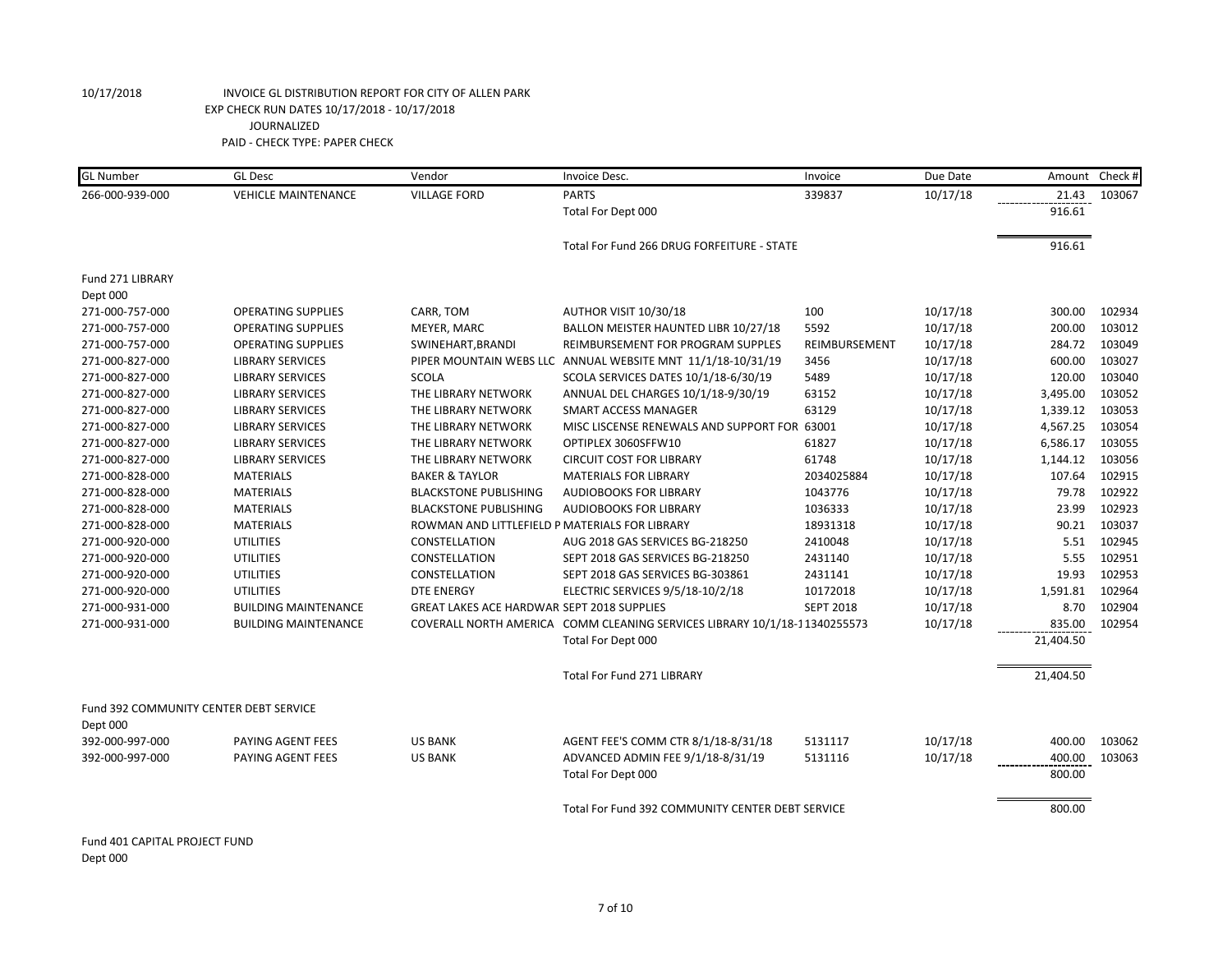| <b>GL Number</b>             | <b>GL Desc</b>                                     | Vendor                                       | Invoice Desc.                                                                                               | Invoice          | Due Date | Amount     | Check# |
|------------------------------|----------------------------------------------------|----------------------------------------------|-------------------------------------------------------------------------------------------------------------|------------------|----------|------------|--------|
| 401-000-987-300              | <b>CONST-CITY HALL</b>                             | JS VIG CONSTRUCTION CO                       | CITY HALL CONSTRUCTION DRAW #12                                                                             | 1652-12          | 10/17/18 | 30,525.47  | 103003 |
| 401-000-987-300              | <b>CONST-CITY HALL</b>                             |                                              | MICHIGAN DEPT OF TECHNOI PMT #12 MILL WORK CITY HALL PROJECTS                                               | 1652-12          | 10/17/18 | 3,177.00   | 103016 |
|                              |                                                    |                                              | Total For Dept 000                                                                                          |                  |          | 33,702.47  |        |
|                              |                                                    |                                              | Total For Fund 401 CAPITAL PROJECT FUND                                                                     |                  |          | 33,702.47  |        |
| Fund 592 WATER & SEWER       |                                                    |                                              |                                                                                                             |                  |          |            |        |
| Dept 600 WATER               |                                                    |                                              |                                                                                                             |                  |          |            |        |
| 592-600-745-400              | <b>METER MAINTENANCE</b>                           | LOWE'S                                       | SEPT 2018 SUPPLES                                                                                           | <b>SEPT 2018</b> | 10/17/18 | 33.00      | 103006 |
| 592-600-873-000              | <b>MAIN MAINTENANCE</b>                            | EJ USA, INC                                  | <b>PARTS</b>                                                                                                | 110180080475     | 10/17/18 | 449.52     | 102968 |
| 592-600-926-050              | PURCHASED WATER                                    |                                              | GREAT LAKES WATER AUTHO AUG 2018 WHOLESALE WATER USAGE                                                      | AUGWHOLESALE     | 10/17/18 | 210,662.61 | 102959 |
| 592-600-939-000              | <b>VEHICLE MAINTENANCE</b>                         | <b>J'S CARWASH</b>                           | SERVICES JUNE THRU SEPT 2018                                                                                | 2080             | 10/17/18 | 90.00      | 103001 |
| 592-600-985-000              | <b>CAPITAL OUTLAY</b>                              |                                              | BRICCO EXCAVATING CO LLC JOB AP-53 PMT #3 WATER MAIN REPLACEMEN JOB AP-53                                   |                  | 10/17/18 | 184,345.49 | 102925 |
|                              |                                                    |                                              | Total For Dept 600 WATER                                                                                    |                  |          | 395,580.62 |        |
|                              |                                                    |                                              |                                                                                                             |                  |          |            |        |
| Dept 601 601 SEWER           |                                                    |                                              |                                                                                                             |                  |          |            |        |
| 592-601-712-000              | CLOTHING, CLEANING & TECH SKILI CINTAS CORP. #0721 |                                              | AUG 2018 WATER DEPT UNIFORM SERVICES                                                                        | 12409562AUG      | 10/17/18 | 280.70     | 102940 |
| 592-601-920-000              | <b>UTILITIES</b>                                   | <b>DTE ENERGY</b>                            | ELECTRIC SERVICES 9/5/18-10/2/18                                                                            | 10172018         | 10/17/18 | 1,775.01   | 102964 |
| 592-601-927-000              | <b>SEWER CLAIMS</b>                                |                                              | GREAT LAKES WATER AUTHO AUG 2018 POLLUTANT SURCHARGE SERVICES AUGPOLLUTANT                                  |                  | 10/17/18 | 219.20     | 102958 |
| 592-601-927-050              | SEWAGE DISPOSAL-GLWA                               |                                              | GREAT LAKES WATER AUTHO SEPT 2018 SEWAGE CHARGES                                                            | SEPTSEWAGE       | 10/17/18 | 70,600.00  | 102957 |
| 592-601-939-100              | <b>VEHICLE MAINTENANCE</b>                         |                                              | BAKER'S GAS & WELDING SUI SPET 2018 CYLINDER RENTAL                                                         | 09191385         | 10/17/18 | 24.73      | 102917 |
| 592-601-939-100              | <b>VEHICLE MAINTENANCE</b>                         | <b>EXOTIC AUTOMATION &amp; SUPI SUPPLIES</b> |                                                                                                             | 1810343          | 10/17/18 | 967.42     | 102970 |
| 592-601-940-500              |                                                    |                                              | FAIRLANE/INDEPNCE MKT STATIOI ADVANTAGE PEST CONTROL TREAT FAILANE PUMP STATION FOR YELLOW J/ 3500 FAIRLANE |                  | 10/17/18 | 135.00     | 102907 |
| 592-601-986-000              | CAPITAL OUTLAY-SEWERS                              |                                              | LIQUI-FORCE SERVICES USA 10 " CIPP AND REINSTATEMENT OF LIVE LATER. 600810-09                               |                  | 10/17/18 | 18,164.00  | 103005 |
|                              |                                                    |                                              | Total For Dept 601 601 SEWER                                                                                |                  |          | 92,166.06  |        |
| Dept 603 603 BASIN           |                                                    |                                              |                                                                                                             |                  |          |            |        |
| 592-603-853-000              | <b>TELEPHONE</b>                                   | <b>VERIZON WIRELESS</b>                      | PHONE SERVICES 9/2/18-10/1/18                                                                               | 9815582043       | 10/17/18 | 461.27     | 103065 |
| 592-603-920-000              | <b>UTILITIES</b>                                   | <b>DTE ENERGY</b>                            | ELECTRIC SERVICES 9/5/18-10/2/18                                                                            | 10172018         | 10/17/18 | 4,849.74   | 102964 |
| 592-603-920-000              | <b>UTILITIES</b>                                   | CONSTELLATION                                | SEPT 2018 GAS SERVICES BG-218251                                                                            | 2431147          | 10/17/18 | 0.00       | 12     |
| 592-603-920-000              | <b>UTILITIES</b>                                   | CONSTELLATION                                | SEPT 2018 GAS SERVICES BG-218252                                                                            | 2431142          | 10/17/18 | 0.00       | 14     |
| 592-603-931-000              | <b>BUILDING MAINTENANCE</b>                        | LOWE'S                                       | SEPT 2018 SUPPLES                                                                                           | <b>SEPT 2018</b> | 10/17/18 | (91.72)    | 103006 |
| 592-603-934-000              | <b>EQUIPMENT MAINTENANCE</b>                       | MICHIGAN CAT                                 | REPAIR GENERATOR AT TUNNEL PUMP STN                                                                         | SD9093234        | 10/17/18 | 6,950.27   | 103013 |
| 592-603-939-000              | <b>VEHICLE MAINTENANCE</b>                         | <b>GLENDALE AUTO VALUE</b>                   | <b>PARTS</b>                                                                                                | 359-152988       | 10/17/18 | 161.94     | 102984 |
| 592-603-939-000              | <b>VEHICLE MAINTENANCE</b>                         | <b>GLENDALE AUTO VALUE</b>                   | <b>PARTS</b>                                                                                                | 359-152995       | 10/17/18 | 181.19     | 102988 |
|                              |                                                    |                                              | Total For Dept 603 603 BASIN                                                                                |                  |          | 12,512.69  |        |
| Dept 604 ADMINISTRATION/DEBT |                                                    |                                              |                                                                                                             |                  |          |            |        |
| 592-604-722-100              |                                                    |                                              | RETIREMENT CONTRIBUTION - DB PNC INSTITUTIONAL INV.-BAF OCT 2018 MONTHLY PENSION PMT PER ACTUA OCT 2018     |                  | 10/17/18 | 6,379.00   | 103029 |
| 592-604-820-000              | ENGINEERING                                        | <b>BUCCILLI GROUP, LLC</b>                   | INSPECTION SERVICES S WOOD 9/4-9/8/18                                                                       | 3101             | 10/17/18 | 864.00     | 102929 |
| 592-604-820-000              | ENGINEERING                                        | <b>BUCCILLI GROUP, LLC</b>                   | INSPECTION SERVICES CONCRETE REPAIRS THR 3110                                                               |                  | 10/17/18 | 540.00     | 102930 |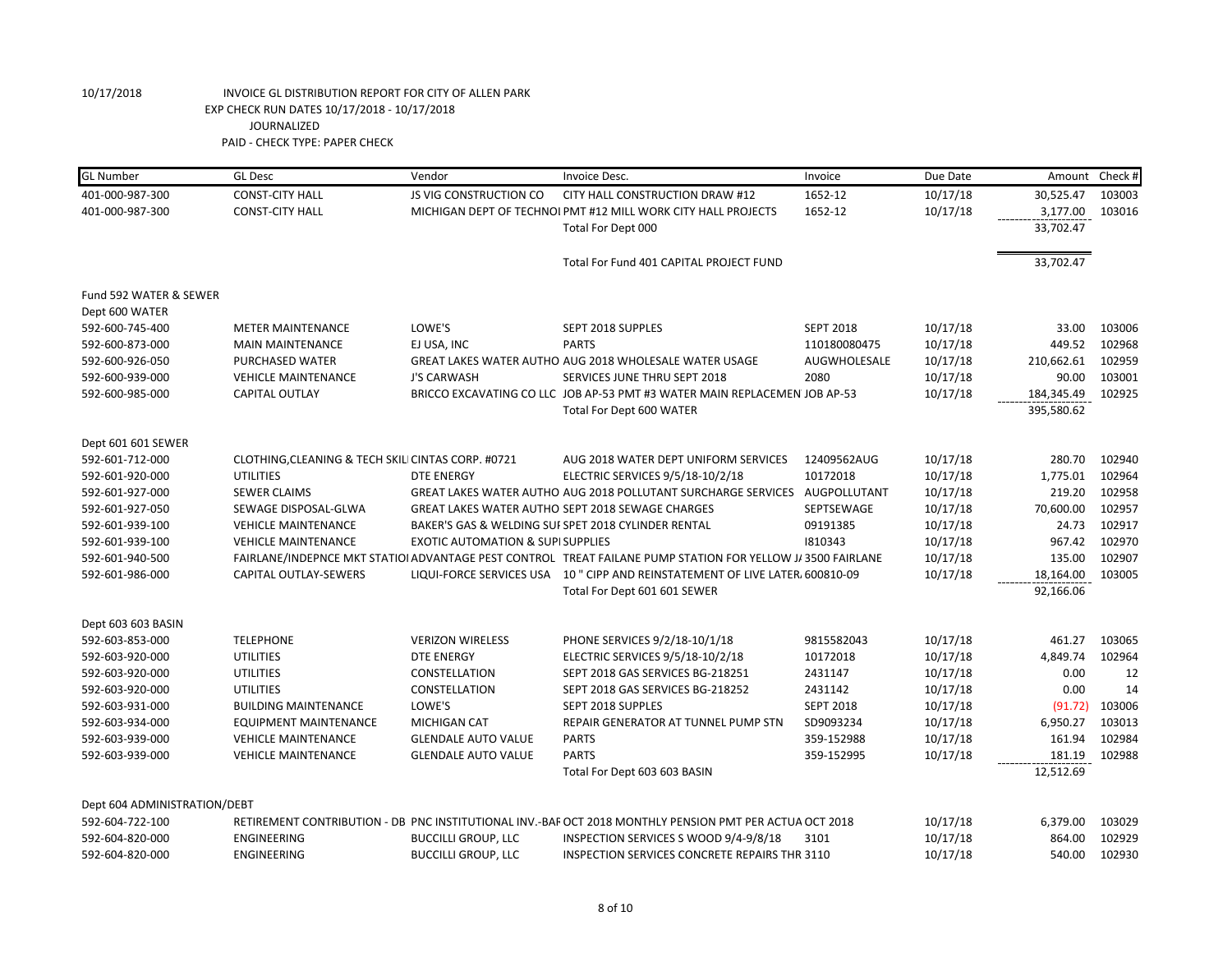| <b>GL Number</b>                    | <b>GL Desc</b>                                                        | Vendor                   | Invoice Desc.                                 | Invoice          | Due Date |            | Amount Check # |
|-------------------------------------|-----------------------------------------------------------------------|--------------------------|-----------------------------------------------|------------------|----------|------------|----------------|
|                                     |                                                                       |                          | Total For Dept 604 ADMINISTRATION/DEBT        |                  |          | 7,783.00   |                |
|                                     |                                                                       |                          | Total For Fund 592 WATER & SEWER              |                  |          | 508,042.37 |                |
| Fund 701 TRUST AND AGENCY           |                                                                       |                          |                                               |                  |          |            |                |
| Dept 000                            |                                                                       |                          |                                               |                  |          |            |                |
| 701-000-242-000                     | <b>CITY FESTIVITIES ESCROW</b>                                        | <b>US POSTAL SERVICE</b> | PO BOX RENEWAL FOR FESTIVITIES                | <b>PO BOX 70</b> | 10/17/18 | 182.00     | 103064         |
| 701-000-244-200                     | <b>CERT DONATIONS</b>                                                 | DRMATF/CNT               | <b>SUPPLIES CERT ACCOUNT</b>                  | 602767           | 10/17/18 | 425.00     | 102963         |
| 701-000-245-000                     | <b>PARKS &amp; RECREATION ESCROW</b>                                  | MI CUSTOM SIGNS          | DASHER BOARD ADVERTISING                      | 15586            | 10/17/18 | 258.00     | 103017         |
| 701-000-245-000                     | PARKS & RECREATION ESCROW                                             | MILLERS LANDSERVICES LLC | <b>INSTALL FENCE PARKS AND REC</b>            | APREC-A-2018     | 10/17/18 | 6,000.00   | 103018         |
| 701-000-246-000                     | PLANNING/ZONING REVIEW ESCR( ALLEN PARK HOSPITALITY                   |                          | PLANNING ESCROW REFUND                        | <b>REFUND</b>    | 10/17/18 | 562.93     | 102910         |
| 701-000-246-000                     | PLANNING/ZONING REVIEW ESCR(AOUN, SAM                                 |                          | PLANNIE ESCROW REMAINDER                      | <b>REFUND</b>    | 10/17/18 | 838.36     | 102913         |
| 701-000-246-000                     | PLANNING/ZONING REVIEW ESCR( MEXI CASSIN GRILL LLC                    |                          | PLANNING EXCROW REFUND                        | <b>REFUND</b>    | 10/17/18 | 730.43     | 103011         |
| 701-000-246-000                     | PLANNING/ZONING REVIEW ESCR( PROGRESSIVE AE                           |                          | REFUND ESCROW PLANNING                        | <b>REFUND</b>    | 10/17/18 | 545.43     | 103030         |
| 701-000-246-000                     | PLANNING/ZONING REVIEW ESCR(TAYLOR TWP LODGE #887                     |                          | PLANNING ESCROW REFUND                        | <b>REFUND</b>    | 10/17/18 | 967.93     | 103050         |
| 701-000-253-000                     | BEAUTIFICATION COMM ESCROW GREAT LAKES ACE HARDWAR SEPT 2018 SUPPLIES |                          |                                               | <b>SEPT 2018</b> | 10/17/18 | 23.70      | 102904         |
|                                     |                                                                       |                          | Total For Dept 000                            |                  |          | 10,533.78  |                |
|                                     |                                                                       |                          | Total For Fund 701 TRUST AND AGENCY           |                  |          | 10,533.78  |                |
| Fund 703 SCHOOL AND COUNTY TAX FUND |                                                                       |                          |                                               |                  |          |            |                |
| Dept 000                            |                                                                       |                          |                                               |                  |          |            |                |
| 703-000-275-000                     | REFUNDABLE TAXES                                                      | MAYLE, JUDITH A          | 2018 Sum Tax Refund 30 009 10 0039 000        | 30009100039      | 10/17/18 | 16.10      | 1547           |
|                                     |                                                                       |                          | Total For Dept 000                            |                  |          | 16.10      |                |
|                                     |                                                                       |                          | Total For Fund 703 SCHOOL AND COUNTY TAX FUND |                  |          | 16.10      |                |
|                                     |                                                                       |                          |                                               |                  |          |            |                |
|                                     |                                                                       | <b>Fund Totals:</b>      |                                               |                  |          |            |                |
|                                     |                                                                       |                          | Fund 101 GENERAL FUND                         |                  |          | 520,206.88 |                |
|                                     |                                                                       |                          | Fund 202 MAJOR STREET FUND                    |                  |          | 2,289.95   |                |
|                                     |                                                                       |                          | Fund 203 LOCAL STREET FUND                    |                  |          | 486.00     |                |
|                                     |                                                                       |                          | Fund 226 RUBBISH FUND                         |                  |          | 131,898.34 |                |
|                                     |                                                                       |                          | Fund 249 BUILDING FUND                        |                  |          | 13,228.03  |                |
|                                     |                                                                       |                          | Fund 250 DDA OPERATING                        |                  |          | 7,136.35   |                |
|                                     |                                                                       |                          | Fund 266 DRUG FORFEITURE - STATE              |                  |          | 916.61     |                |
|                                     |                                                                       |                          | Fund 271 LIBRARY                              |                  |          | 21,404.50  |                |
|                                     |                                                                       |                          | Fund 392 COMMUNITY CENTER DEBT SERVICE        |                  |          | 800.00     |                |
|                                     |                                                                       |                          | Fund 401 CAPITAL PROJECT FUND                 |                  |          | 33,702.47  |                |
|                                     |                                                                       |                          | Fund 592 WATER & SEWER                        |                  |          | 508,042.37 |                |
|                                     |                                                                       |                          | Fund 701 TRUST AND AGENCY                     |                  |          | 10,533.78  |                |